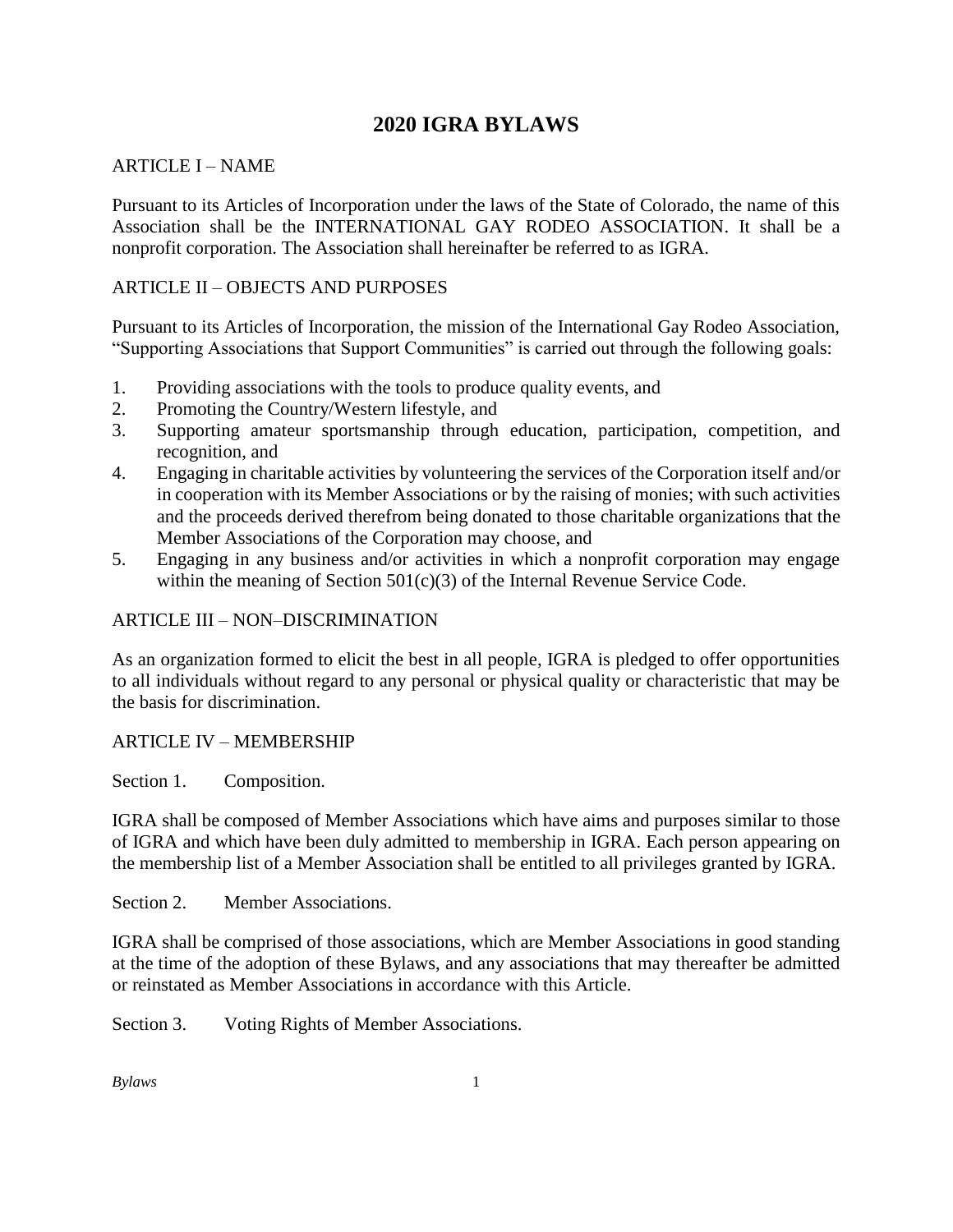The Member Associations shall have the right to vote for the election of Trustees in the manner described in Article X Trustees, Section 5, and shall have the right to vote on all matters decided at the annual convention as described in Article VI. All voting rights of the Member Associations shall be exclusively vested in and exercised by voting delegates in the manner set forth in these bylaws.

Section 5. Current Member Associations.

Paragraph A. IGRA is an association of Associations.

Paragraph B. The annual convention shall have the final authority to approve membership applications or renewals, to determine geographic boundaries and areas of service, and to deliberate and settle any disputes between Member Associations.

Paragraph C. Member and Recognized Associations must be incorporated as a not–for–profit or nonprofit entity under the laws of and in good standing in the state, province, territory (U.S. and Canada), or other comparable territorial units of other nations; provided, however, the board may accept as Recognized Associations other entities incorporated or in the process of incorporating under the laws or jurisdictions other than the United States.

Paragraph D. Member Associations must have twenty (20) members in good standing and at least of the legal age of majority to sign contracts according to Guidelines of the Nation or the superseding principality where that Member Association is located. Ten (10) of the required members must be legal residents of the Member Association's geographic area.

- 1. Individuals may join as many Member or Recognized Associations as they wish providing they are in compliance with the respective association's membership policies.
- 2. Removal of a member from "good standing" status could be for any specific reason considered detrimental to the Association.
- 3. If a member is removed from "good standing" status, the following actions shall be taken:
	- a. The involved association will notify the Secretary within seven (7) days. Such notification will include documentation indicating removal from good standing and the reasons why.
	- b. The Secretary must notify the Board of Directors, the Membership Standing Committee, and all Member and Recognized Associations and individual within fifteen (15) days of receipt of said notification. The individual must be notified by First Class mail with delivery confirmation.
	- c. Within thirty days, the Member or Recognized Association removing their member from good standing must do a presentation as to why and how long the Member or Recognized Association is requesting IGRA to honor the removal from good standing to the Membership Standing Committee. Electronic means such as E-mail, telephone, and video may be used to expedite the hearing. The Member or Recognized Association must provide the path back to member in good standing with the Association, if such a path exists.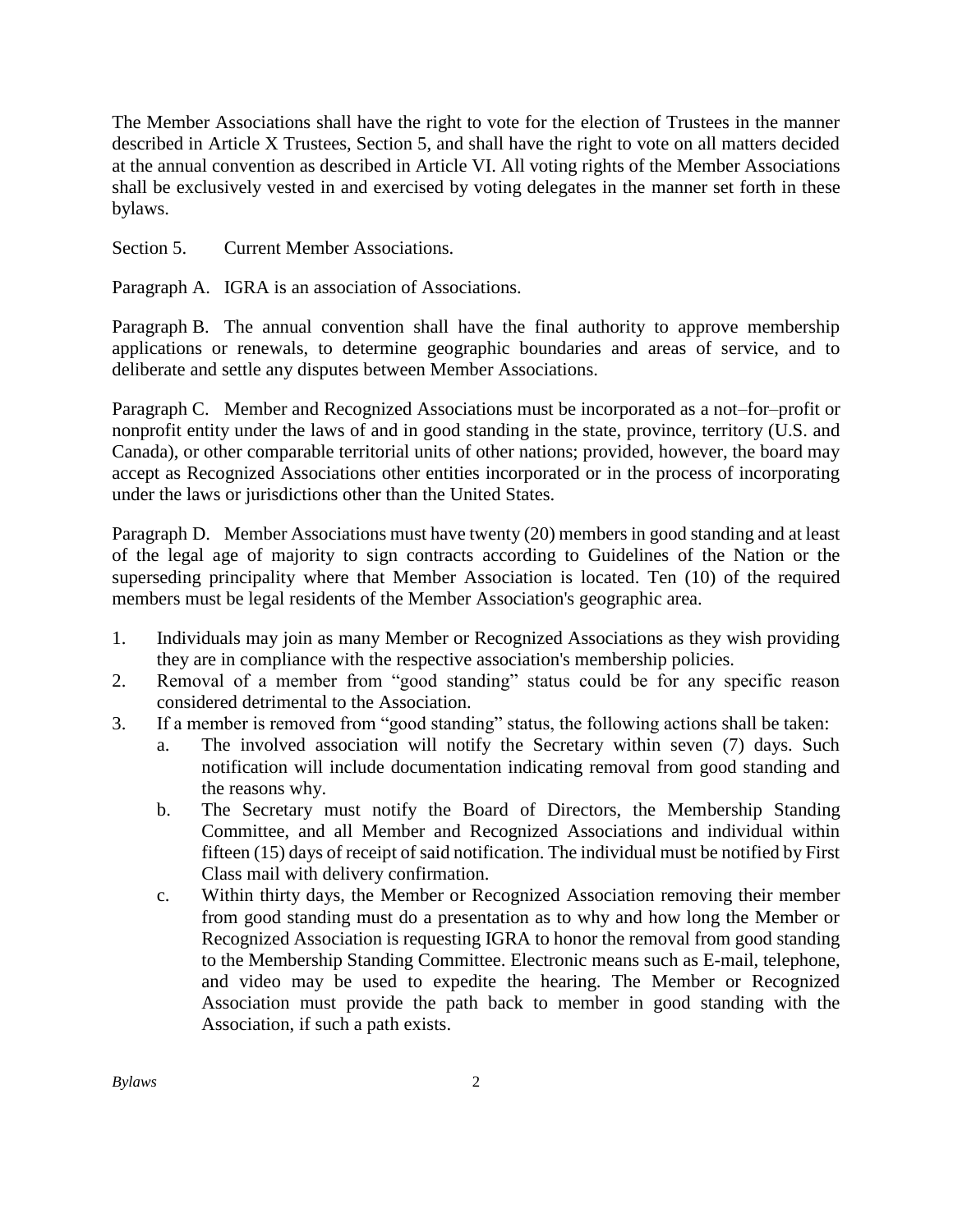- d. The person removed from good standing shall be offered the right to present his or her position or rebuttal in writing or by making a presentation, in person or via written materials, at least five (5) days prior to any enforcement by IGRA.
- e. The Membership Standing Committee will decide whether IGRA will honor the removal from good standing and determine the length of time the removal from good standing will be honored by IGRA.
- f. Once IGRA honors the removal from good standing, the individual will become ineligible to participate in IGRA sponsored/sanctioned events/rodeos until such time as the situation is rectified or the requisite time determined by the Membership Standing Committee expires.
- g. The Membership Standing Committee will decide the length of time IGRA will honor the removal from good standing based on the severity of the infraction**.**
- h. Immediate Removal.
	- 1) In certain cases, IGRA may immediately honor the removal from good standing while the review process continues.
	- 2) Cases that may be considered for this action include financial misdeeds, animal cruelty, violence, actions that damage IGRA or its' reputation, and actions that cause financial or legal liability for IGRA.
	- 3) The Executive Board shall make this determination.
- i. A Member or Recognized Association will not be required to return an individual to good standing with the Association or take the member back, regardless of any action by IGRA.
- j. The involved association must notify the Secretary within seven (7) days of rectification of the problem, even if said association still does not wish the individual to rejoin their association.
- k. Within seven (7) days, the Secretary must advise the Board of Directors and all Member and Recognized Associations of the rescinding of the earlier notice, thus allowing the individual and all associations to make further membership decisions as they might mutually desire.
- l. Participation in IGRA sponsored/sanctioned events is defined as a person in the capacity of contestant, volunteer, official, delegate, instructor, or student at rodeos, university, convention and other events overseen by IGRA.
- m. In the event the individual and Member or Recognized Association reach an agreement that places the individual back to member in good standing, the Membership Standing Committee shall consider the issue resolved.

Paragraph E. Member Associations must be in concurrence with the stated goals and purposes of IGRA, demonstrated annually by:

- 1. Actively promoting the Country/Western lifestyle through interaction with community organizations, hosting events, and generating publicity in the geographic area;
- 2. Hosting one or more IGRA–sanctioned events;
- 3. Donating a significant proportion of organizational funds to, or providing documented volunteer efforts on behalf of, charities in their geographic area; or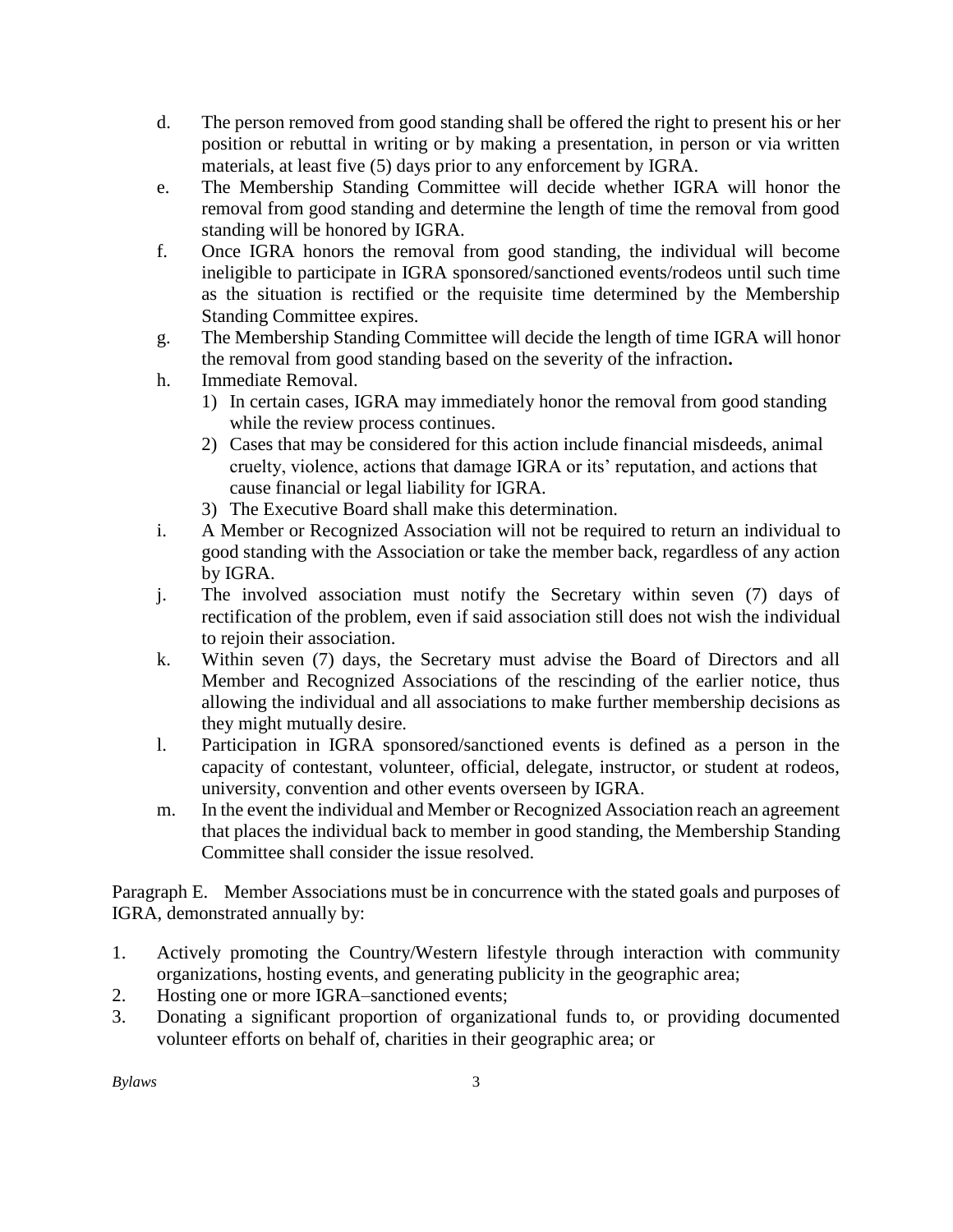4. Documenting member activity participation as volunteers or competitors in IGRA– sanctioned events.

Paragraph F. When a Member Association's Articles of Incorporation, Bylaws, or Standing Rules are amended, the association shall send an amended copy to the Secretary within sixty (60) days after the amendments are approved.

Paragraph G. No officer or board member of a Member or Recognized Association may concurrently hold office or board position with another Member or Recognized Association.

Section 6. New Member Associations.

Paragraph A. Any association wishing to apply for membership in IGRA shall:

- 1. Be in concurrence with the stated goals and purposes of IGRA.
- 2. Have twenty (20) members in good standing and at least of the legal age of majority to sign contracts according to Guidelines of the Nation or the superseding principality where that association is located. Ten (10) of the required members must be legal residents of the association's geographic area.
- 3. Choose a name and acronym that does not conflict with or duplicate IGRA's name and acronym or the name and acronym of any existing Member or Recognized Association.
- 4. Submit all documents required by Paragraph B, Application Requirements, below.

Paragraph B. Application Requirements.

- 1. Completed application (Exhibit A1).
- 2. Copy of board resolution releasing geographic territory of existing Member or Recognized Association and corresponding letter, if applicable.
- 3. Copy of articles of incorporation.
- 4. Documentation proving not–for–profit or nonprofit corporation.
- 5. Copy of current bylaws.
- 6. List of current officers.
- 7. Membership list dated within thirty (30) days prior to the application.

Paragraph C. When all eligibility requirements are fully met, the Membership Committee chairperson will refer the applicant's information to the Board of Directors for consideration as a "Recognized Association."

Paragraph D. New Member Associations shall be approved and seated only at Annual Convention. Recognized Associations anticipating approval as a Member Association at Annual Convention shall submit a letter to the Secretary a list of current officers, no less than sixty (60) days prior to Annual Convention.

Paragraph E. Recognized Associations shall not have the right to vote, nor shall they have the right to hold any IGRA–sanctioned event.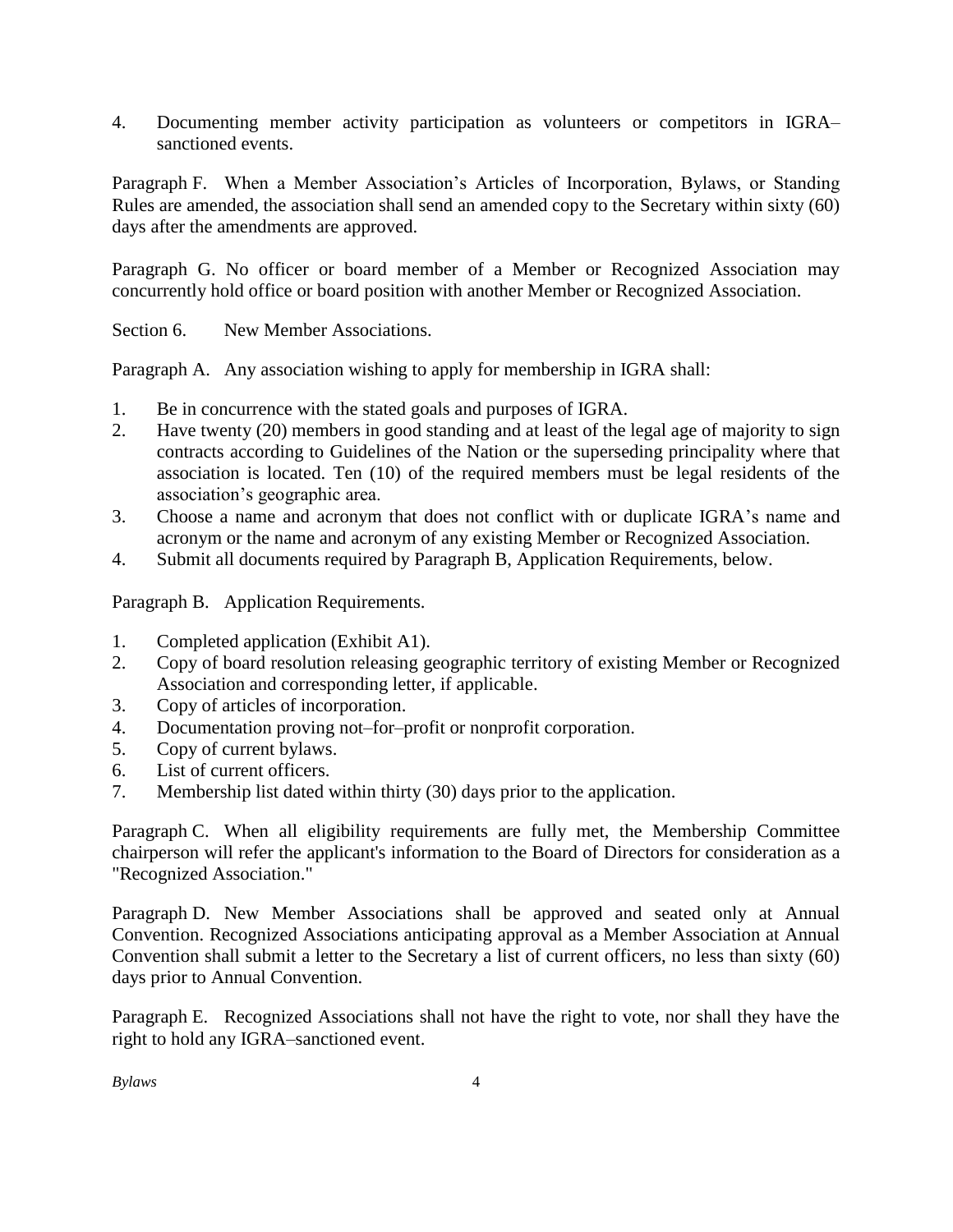Paragraph F. Upon approval as a Member Association at Annual Convention, the applicant will immediately pay dues of six hundred dollars (\$600.00).

Section 7. Membership Renewals.

Paragraph A. The Membership Committee will consider a Member Association's renewal request when the Secretary has received all of the following:

- 1. Completed renewal application (Exhibit A1).
- 2. Copy of board resolution releasing geographic territory of existing Member or Recognized Association and corresponding letter, if applicable.
- 3. Provide proof of active or good standing from state or province.
- 4. Documentation proving not–for–profit or nonprofit corporation.
- 5. Copy of current bylaws.
- 6. List of current officers.
- 7. Membership list dated within thirty (30) days prior to the renewal deadline.
- 8. Verified funds in the amount of six hundred dollars (\$600.00) paid to IGRA for annual dues.
- 9. Verified funds paid to IGRA for any outstanding fees, fines, assessments, or monies due.

Paragraph B. A Member Association requesting renewal must meet the requirement for members in good standing as specified in Article IV, Section 5, Paragraph D. Membership list must be formatted in accordance with the requirements of Standing Rule IX, Section 1, Paragraph B.

Paragraph C. Changes in Geographical Areas.

- 1. If a Member Association wishes to decrease its geographical area of representation, the fact shall be noted on the renewal application as a matter of clarification.
- 2. If a Member Association wishes to increase its geographical area of representation, the fact shall be noted on the renewal application, and the Member Association shall indicate on its membership list that its membership includes at least ten (10) members who reside in the new area to be added to its geographical representation. If the increase in area is more than one state, territory, or province (U.S. and Canada), or other comparable territorial units of other nations, at least ten (10) members must reside in each state, territory, province, or other comparable territorial units of other nations, of the requested increase.

Paragraph D. Packet of information must be sent to the Secretary by first–class mail with a government postmark, by electronic mail, or a combination of both no later than sixty (60) days prior to Annual Convention.

Paragraph E. Membership renewals not received sixty (60) days prior to Annual Convention will be assessed a fine of two hundred dollars (\$200.00). This fine must be paid and funds verified as received, before an association's membership will be renewed.

Paragraph F. All dues, fees, and other monies owed to IGRA must be paid and funds verified as received before an association's membership will be renewed.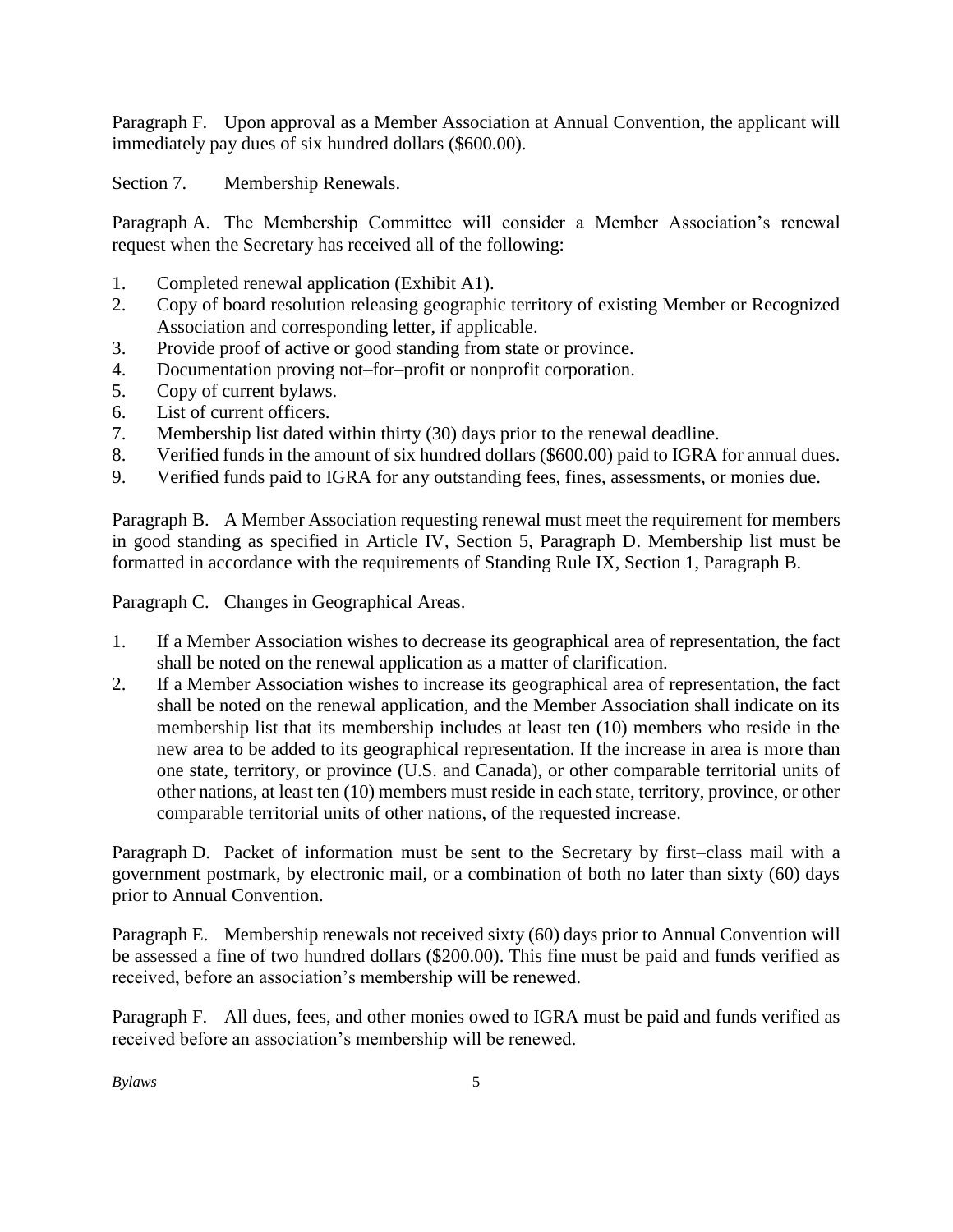Section 8. Resolution of Overlapping Geographic Areas.

Paragraph A. If a proposed association overlaps the geographic area of an existing Member or Recognized Association, or if an existing Member Association's proposed expansion of its geographic area overlaps the geographic area of another existing Member or Recognized Association, they must obtain the approval of the affected Member or Recognized Association by a board resolution of that Member or Recognized Association. The association acquiring the geographic area must also obtain a letter of approval signed by the Board of Directors of the existing Member or Recognized Association.

Paragraph B. In the event that an association meets all the requirements (Article IV, Section 5) and is unable to negotiate a territorial arrangement with an existing Member or Recognized Association, the applicant may ask the Membership Committee for mediation in an effort to come to an agreement.

Paragraph C. If a geographic area dispute cannot be resolved by the process outlined in Paragraphs A and B above, each association affected will be allowed to make a 15–minute presentation regarding territory to Annual Convention for resolution.

Paragraph D. Unless there is significant change in the demonstrated support of a geographic area by a Member Association, a non–member association that has been denied territory will only be eligible to resubmit a request for any of the same territory at the third or later subsequent Annual Convention.

Section 9. Removal from Membership.

Paragraph A. Removal from membership shall occur only at Annual Convention by a majority vote of authorized delegates pursuant to Article VII Delegates, Section 1, Paragraph A, for any of the following reasons:

- 1. Member Association is no longer in concurrence with the stated goals and purposes of IGRA
- 2. Member Association is no longer incorporated as a not–for–profit or nonprofit corporation under the laws of, and in good standing, in the state, territory, or province (U.S. and Canada), or other comparable territorial units of other nations
- 3. Member Association no longer has twenty (20) members in good standing

Paragraph B. A Member Association may voluntarily withdraw its membership at any time by written notification to the President or the Secretary.

Paragraph C. A Member Association will have its membership terminated if all renewal requirements (Article IV, Section 6, Paragraph A) have not been met by the start of Annual Convention.

Section 10. Reclassification of a Member Association as a Recognized Association.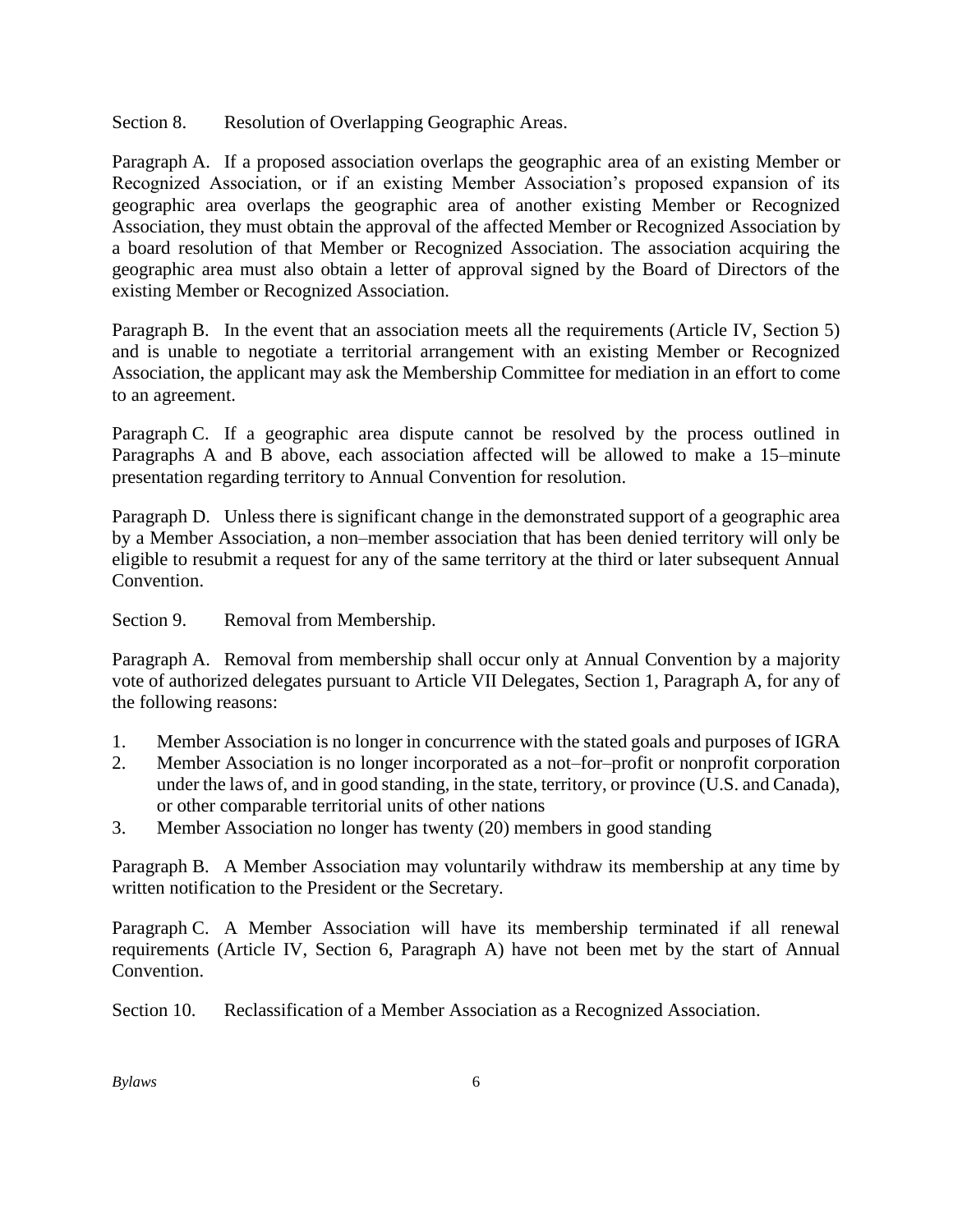Paragraph A. A Member Association may be reclassified as a Recognized Association by two– thirds (2/3) vote of the Board of Directors for any of the following reasons:

- 1. Member Association is no longer concurrent with the stated goals and purposes of IGRA.
- 2. Member Association is no longer incorporated as a not–for–profit or nonprofit corporation under the laws of, and in good standing, in the state, territory, or province (U.S. and Canada), or other comparable territorial units of other nations.
- 3. Member Association no longer has twenty (20) members in good standing.
- 4. Member Association has not completed the renewal process as specified in Article IV, Section 7.
- 5. Member Association has outstanding fees, fines, and/or other moneys owed to IGRA.

Paragraph B. A Member Association shall automatically be reclassified as a Recognized Association if the Association does not provide at least one delegate to the Annual Convention.

Paragraph C. An association reclassified under Paragraph A shall have until the start of Annual Convention to rectify the reason for reclassification. An Association reclassified under Paragraph B shall remain a Recognized Association until the following year's Annual Convention. When the situation is rectified, the association will automatically and immediately return to full status as a Member Association. If the situation is not rectified by Annual Convention, refer to Article IV Membership, Section 8, and Paragraph A.

## ARTICLE V – CORPORATE POWERS

Section 1. Division of Powers.

The corporate power of IGRA shall be administered as provided for in this Article.

Section 2. Powers of Annual Convention.

Annual Convention may, by resolution, take any action not inconsistent with Law, or the Articles of Incorporation, or these Bylaws. Notwithstanding, the Annual Convention may invoke any powers given to Directors, Officers, Trustees, and Committees.

Section 3. Powers of the Board of Directors.

Paragraph A. The Board of Directors shall have the power to take any action not inconsistent with Law, or the Articles of Incorporation, or these Bylaws, or with any duly enacted resolution of Annual Convention.

Paragraph B. The Board of Directors may delegate to any committee or officer any portion of its powers, subject to any limitation imposed by the Colorado Non–Profit Corporation Law or which the board may see fit to impose.

Paragraph C. The Board of Directors is empowered between meetings of the membership to handle all matters, subject to ratification by the membership as required herein.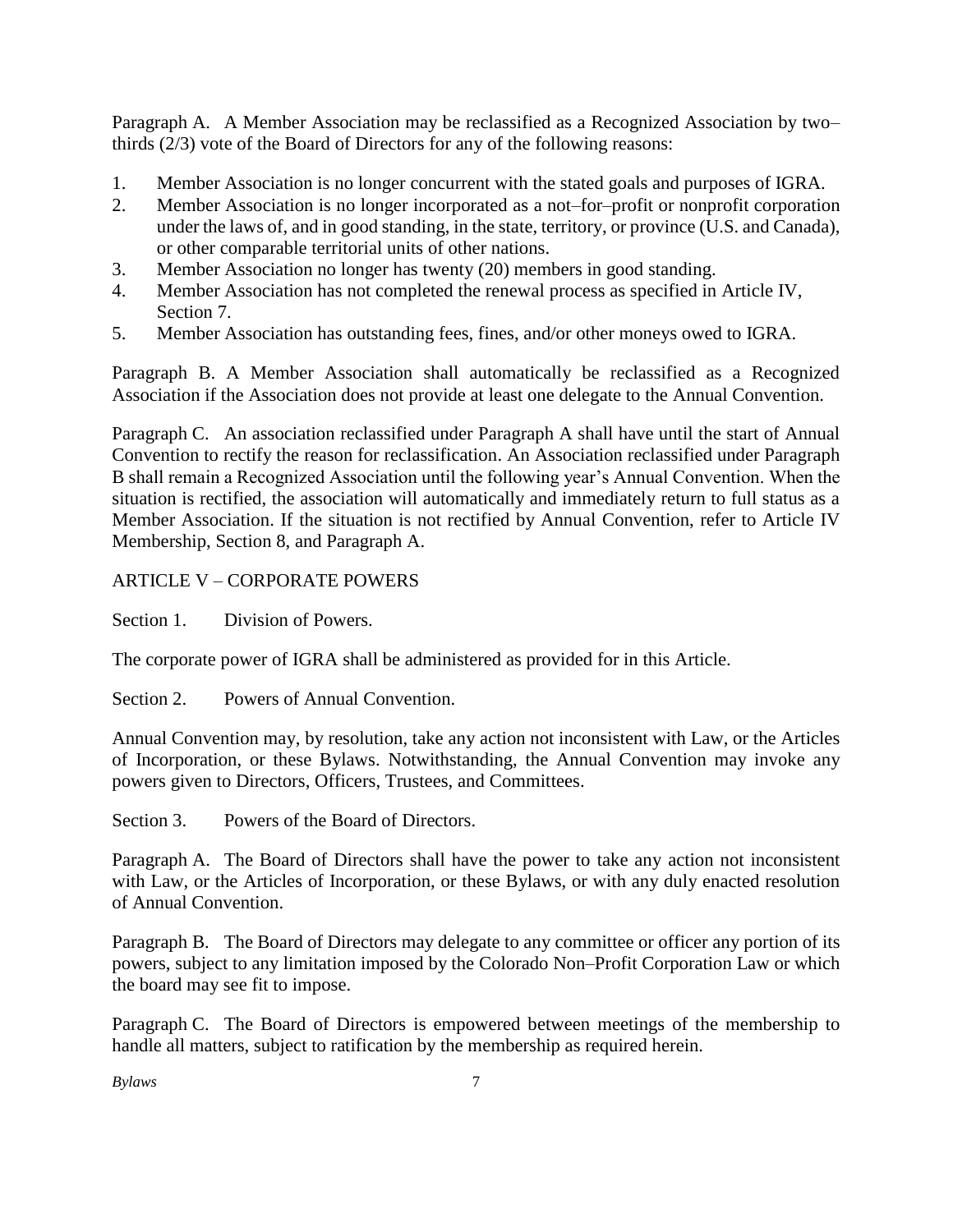Section 4 Powers of Officers.

The officers of IGRA shall have those powers delegated to them by the Bylaws and such additional powers as may be delegated by Annual Convention or by the Board of Directors.

Section 5. Indemnification.

IGRA shall indemnify and hold all Officers, Directors, Trustees, and committee members harmless from all liabilities, obligations, claims, causes of action, or expenses of any kind, including, without limitation, attorney's fees that may arise or be incurred by them as a result of the performance of their duties for or on behalf of IGRA, to the full extent allowed by law.

#### ARTICLE VI – ANNUAL CONVENTION

Section 1. Time and Place.

Paragraph A. The annual convention (Annual Convention) shall be held within the last two months of the rodeo year and may not be scheduled within seventeen (17) days of IGRA University, Finals Rodeo, or any other IGRA–sanctioned rodeo.

Paragraph B. Annual Convention shall be hosted by a Member Association.

Paragraph C. The Executive Board shall set a minimum delegate fee prior to proposal submissions.

Paragraph D. A Member Association wishing to host Annual Convention shall submit a proposal to the Executive Board no later than sixty (60) days prior to the current year's convention. If fewer than two proposals are submitted prior to the 60–day deadline, additional proposals may be accepted at convention.

Paragraph E. The location of Annual Convention shall be voted on at Annual Convention two (2) years prior. Presentations by Member Associations shall be limited to 15 minutes.

Paragraph F. If no proposals are received or if no proposals are accepted by Annual Convention, IGRA shall assume responsibility for producing Annual Convention.

Section 2. Notice.

Advance legal notice shall be sent no less than sixty (60) days prior to the start of convention and shall specify the place, date and hour of convention, any related meetings (e.g. Board of Directors, Trustees, committees, training seminars, etc.), and those matters which the Board of Directors, at the time of giving notice, intends to present for action by the Member Associations. Such notice shall be delivered electronically or by first class mail addressed to each Member and Recognized Association, Board Member, Trustee, committee chairperson, the corporate auditor, and Annual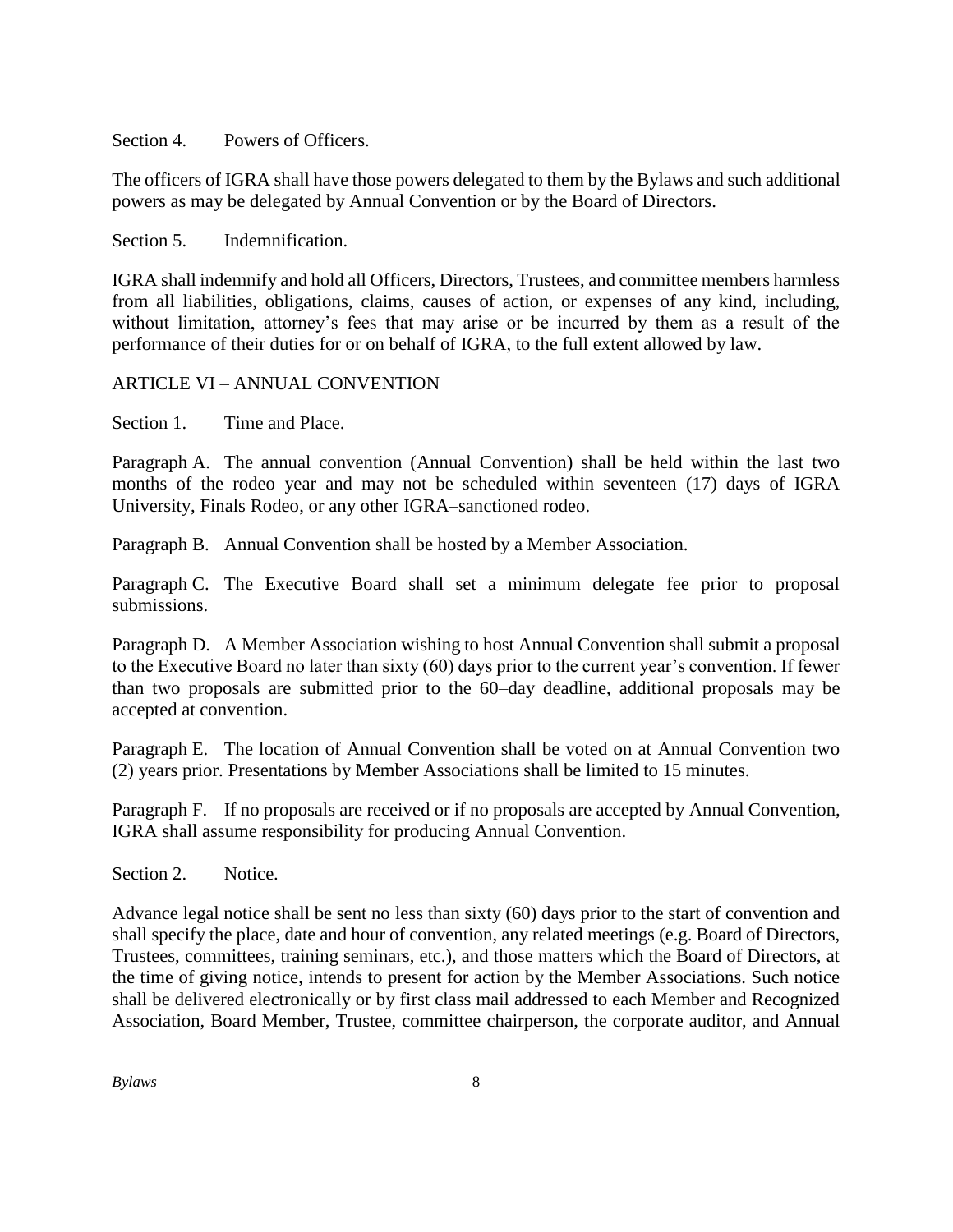Convention parliamentarian. Notice shall be deemed to have been given at the time when delivered electronically or deposited in the mail.

Section 3. Attendance and Voting.

Paragraph A. All members in good standing of Member Associations shall be entitled to attend any Annual Convention and have floor privileges through their delegation. However, they shall not solely by reason of such membership be entitled to vote.

Paragraph B. All delegates, selected in accordance with Article VII Delegates, hereof, shall be entitled to attend Annual Convention. Voting delegates shall be entitled to vote on all questions properly coming before the convention and non–voting delegates shall not be entitled to vote.

Paragraph C. Quorum.

- 1. A quorum to do business shall consist of a majority of the voting delegates authorized by Article VII Delegates, hereof, who has been duly registered at the convention.
- 2. If the total of those voting on a measure is not equal to or greater than the quorum as announced at the beginning of convention, then a call for quorum must be issued.
- 3. The presence of a quorum validates the vote.

Paragraph D. Special Measures.

- 1. A two–thirds (2/3) vote shall be required to…
	- a. Enact, repeal, or amend the Bylaws.
	- b. Enact, repeal, or amend Rodeo Rules.
	- c. Change the effective date of any new, amended, or repealed Bylaw, Standing Rule, or Rodeo Rule.
	- d. Allow a proposed or existing association to acquire the geographic area of an existing Member or Recognized Association without consent.
	- e. Amend the Articles of Incorporation.
	- f. Dissolve the Corporation.

Paragraph E. Ordinary Measures.

A majority of the votes cast shall be necessary for the election of an officer or for the adoption of any other measure.

Paragraph F. Presiding Officer.

The presiding officer of Annual Convention shall not vote except on a secret ballot or in the case of a tie.

Paragraph G. Proxies.

Voting by proxy shall not be permitted.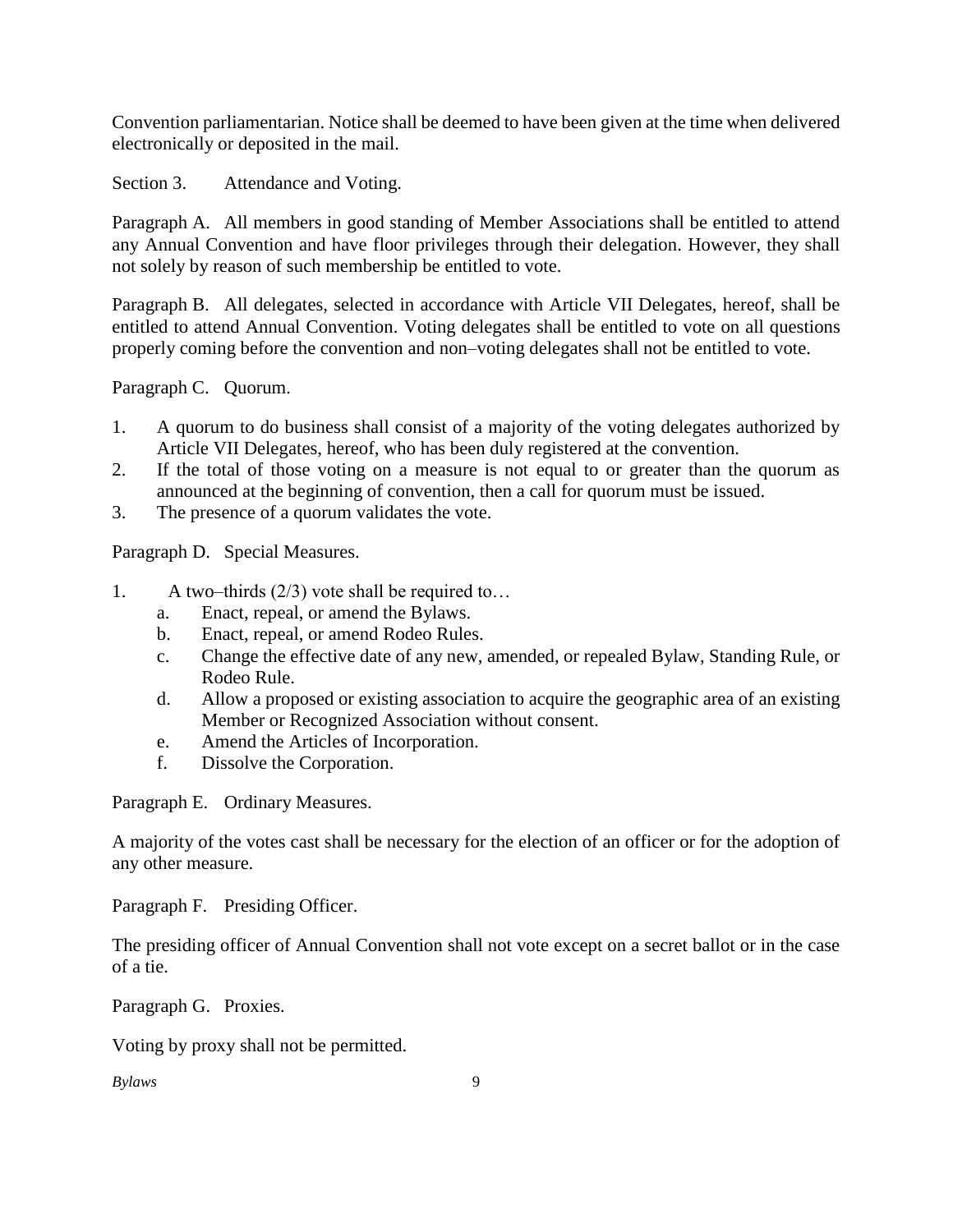## ARTICLE VII – DELEGATES

Section 1. Voting Delegates.

Paragraph A. Representation.

- 1. Each Member Association shall be entitled to representation at Annual Convention by five (5) voting delegates and five (5) alternate delegates.
- 2. A Member Association shall be entitled to one (1) bonus voting delegate by hosting one or more of the following during the current rodeo year:
	- a. At least one (1) rodeo within its geographical area.
	- b. Annual Convention.
	- c. IGRA University.
- 3. The number of delegates per Association shall not exceed six (6).

Paragraph B. Qualifications.

Each voting delegate and each alternate voting delegate shall be an individual member in good standing of the Member Association, which he/she represents.

Paragraph C. Selection.

- 1. The Trustee of each Member Association shall be counted as a voting delegate for his/her respective association.
- 2. The balance of the voting delegates and alternate delegates shall be selected by each Member Association in the manner provided by the bylaws or rules of the Member Association and shall serve until the selection and qualification of their successors pursuant to the bylaws or rules of the association.

Paragraph D. Certification.

- 1. The Secretary shall give a copy of each Association's delegate and alternate delegate list to the Membership Committee chairperson who must confirm that the Member Association meets the minimum requirements pursuant to Article IV Membership, Section 5, and Paragraph D.
- 2. The Member Association's Trustee, alternate Trustee, or President must approve any substitutions or additions to the list of delegates.
- 3. The Secretary shall resolve any dispute arising over the validity of delegates.
- 4. Convention registrations and registration fees shall be sent to the Member Association hosting Annual Convention to be received at least fourteen (14) days prior to the convention.

Paragraph E. Officers.

Each Officer shall represent his/her office as a voting delegate if not otherwise a voting delegate.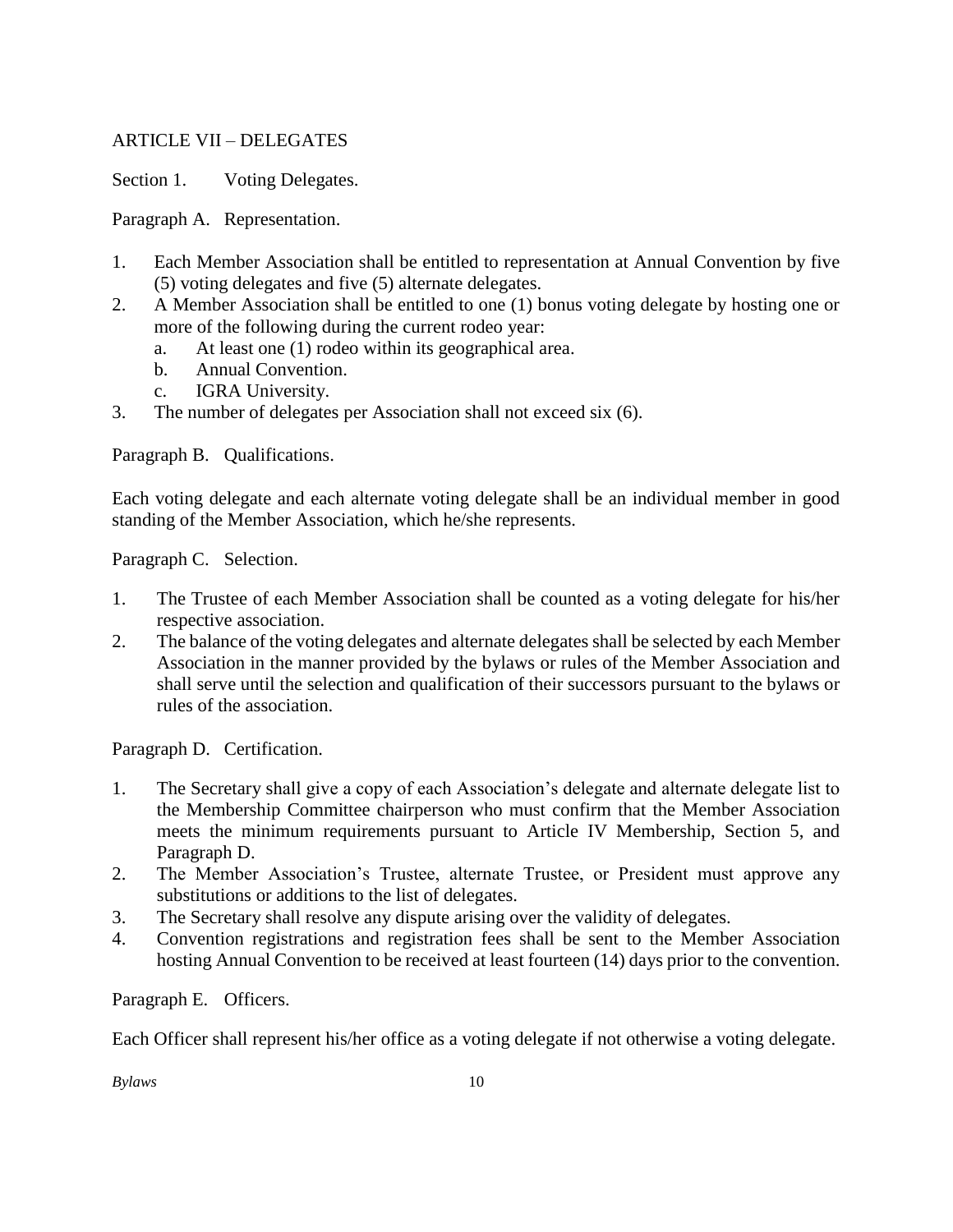Paragraph F. Multiple Memberships.

A voting delegate may represent only one of the Member Associations on whose membership list his/her name appears. If the delegate is the sole delegate for an Association they may not change to be a delegate or alternate for another association.

Paragraph G. Voting.

Only the voting delegates acting personally at a meeting or at Annual Convention shall do all voting on all matters. Voting delegates shall not vote by proxy, written consent, or ballot, except ballots distributed at a special or regular meeting of delegates at Annual Convention.

Section 2. Non–Voting Delegates.

Paragraph A. Regular Non–Voting Delegates. Each of the following may be a non–voting delegate:

- 1. The President of any Member Association.
- 2. IGRA committee chairpersons.

Paragraph B. Other Non–Voting Delegates.

With respect to any particular Annual Convention, the Board of Directors or the President may designate any other person as a non–voting delegate.

Section 3. Suspension of Voting Rights.

A Member Association in arrears on dues or any other fees owed to IGRA shall not be entitled to voting delegates at Annual Convention.

#### ARTICLE VIII – DIRECTORS

Section 1. Enumeration.

The Board of Directors shall consist of the following persons: President, Vice President, Secretary, Treasurer, one Trustee from each Member Association, the immediate past President (if available) for a duration of one (1) term where the immediate past President shall be a non–voting member.

Section 2. Oualification.

Each director shall at all times during his/her continuance in office be a member as determined by Article IV Membership, Section 1, hereof.

Section 3. Officers.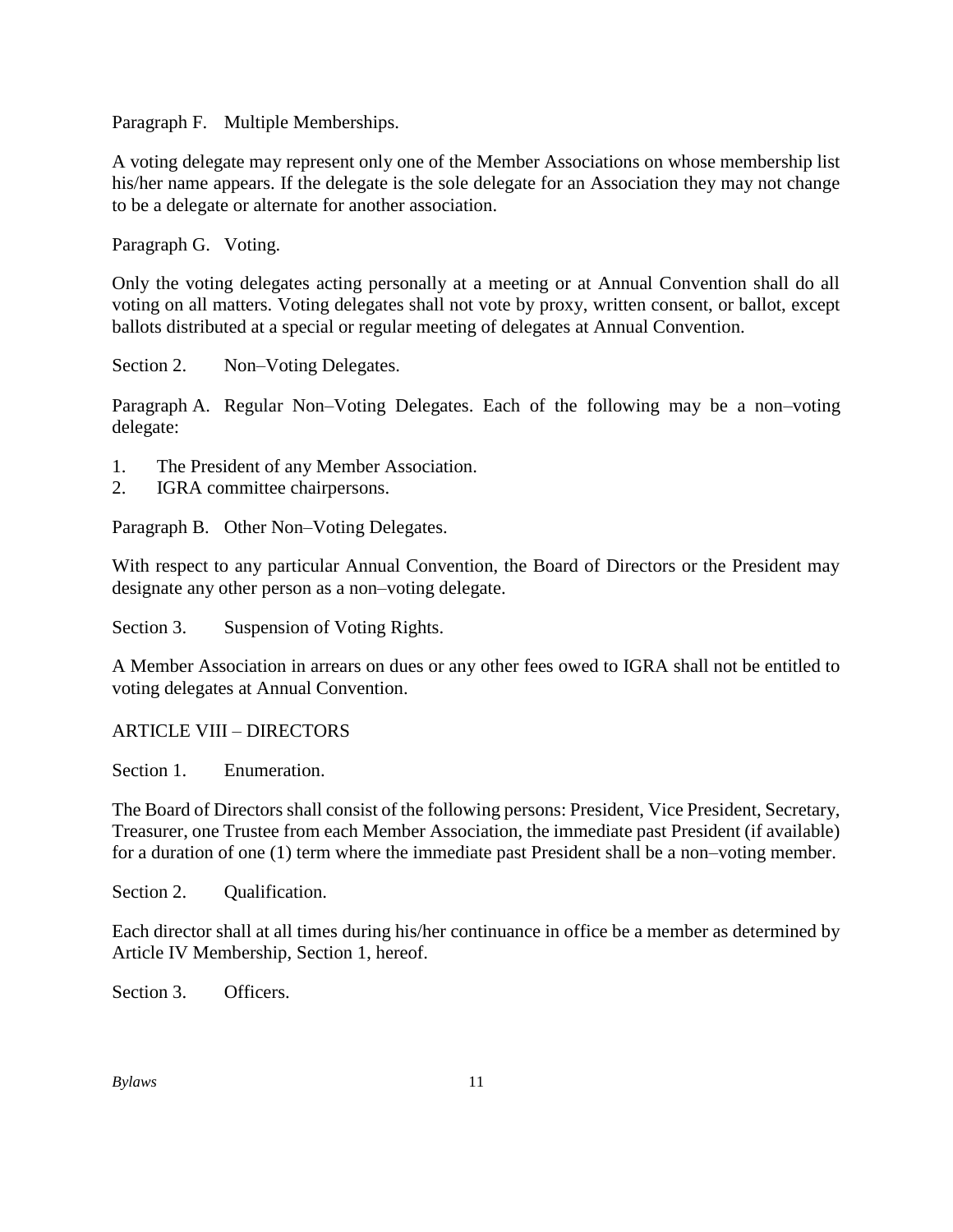Officers shall be a President, Vice President, Secretary, and Treasurer who are elected to office pursuant to Article IX Officers, hereof, for the period for which so elected and until the election and qualification of his/her successor to such office.

Section 4. Meetings.

Paragraph A. Annual Meeting.

There shall be an annual meeting of the Board of Directors immediately preceding each Annual Convention. Notice of such annual meeting shall not be required.

Paragraph B. Special Meetings. Special meetings of the Board of Directors may be held under all the following requirements:

- 1. Requested by the President or majority of the board.
- 2. Fifteen (15) days notification by certified mail or five (5) days notice delivered personally, by electronic mail, or by telephone.
- 3. Notice must state date, time, and place of meeting.

Paragraph C. Regular Meetings.

A regular meeting shall be held not less than once a year.

Paragraph D. Minutes.

Minutes shall be kept as per Robert's Rules of Order to include attendance, roll call votes (with exception of Annual Convention), business transactions, and all letters of alternate trustee authorization. All topics discussed at meetings, both open and closed, shall be noted within the minutes.

Paragraph E. Quorum.

At any meeting of the Board of Directors, thirty percent (30%) of the board's membership shall constitute a quorum to transact business.

Paragraph F. Participation by Conference Telephone.

Directors may participate in any regular or special meeting of the board through use of conference telephone or similar communications equipment so long as all directors participating in such meeting can hear one another. Participation in a meeting in this manner shall constitute presence in person at such meetings.

Paragraph G. Participation by Electronic Means.

*Bylaws* 12 Directors may participate in any regular or special meeting of the board through use of electronic means (online via computer) so long as all directors participating in such meeting can respond properly to one another. Participation in a meeting in this manner shall constitute presence in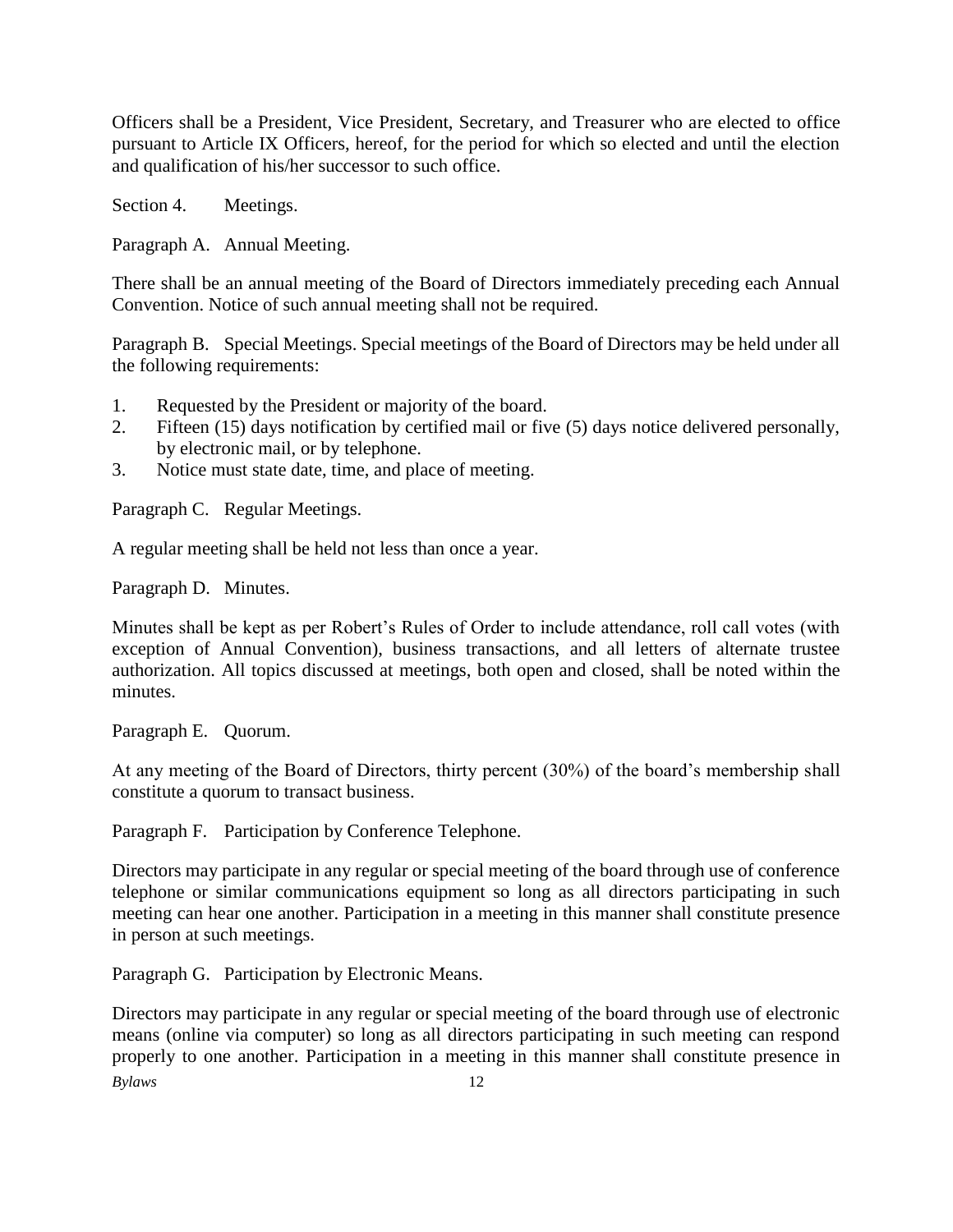person at such meetings. Meetings of this nature should be limited to issues that are relatively benign or ones that require immediate action due to deadlines.

Section 5. Voting.

Paragraph A. At meetings, absentee ballots shall not be permitted.

Paragraph B. Voting by certified mail without a meeting may be allowed provided each Director is notified by certified mail of the proposal to be acted upon.

Paragraph C. Voting by telephone conference is permissible.

Paragraph D. Voting by electronic means (online via computer) is permissible.

Paragraph E. Voting by ballot shall not be permitted.

Paragraph F. An abstention here is a non–vote, and the final vote result is based only upon a tally of those voting yea or nay.

Section 6. Receipts and Disbursement of Funds.

Paragraph A. Bank Account.

The Treasurer shall maintain a bank account. Signatures on file shall be those of the officers. All checks require one signature of any officer. Electronic banking is allowed where checks may not be utilized. Any transfers greater than \$5,000 cumulatively in any five–day period outside of IGRA's accounts must have an electronic or callback procedure with the bank and a second officer to authenticate its approval.

Paragraph B. Approval of Disbursements.

Monthly reports consist of a balance sheet, a profit and loss statement, an operating statement, and a year–to–date budget comparison, which shall be available to all members of the board on the IGRA Web site. A copy shall be sent to any board member upon request. Disbursements are subject to final approval by the board.

Paragraph C. Records.

Records of all receipts and disbursements, bank statements, and bank reconciliation shall be included in the account records to be reviewed semi–annually by the Corporate Auditor.

Section 7. Duties.

Paragraph A. The Board of Directors shall have fiduciary responsibility for IGRA, approve contracts and negotiations with any external entity, and resolve any disputes between Member Associations.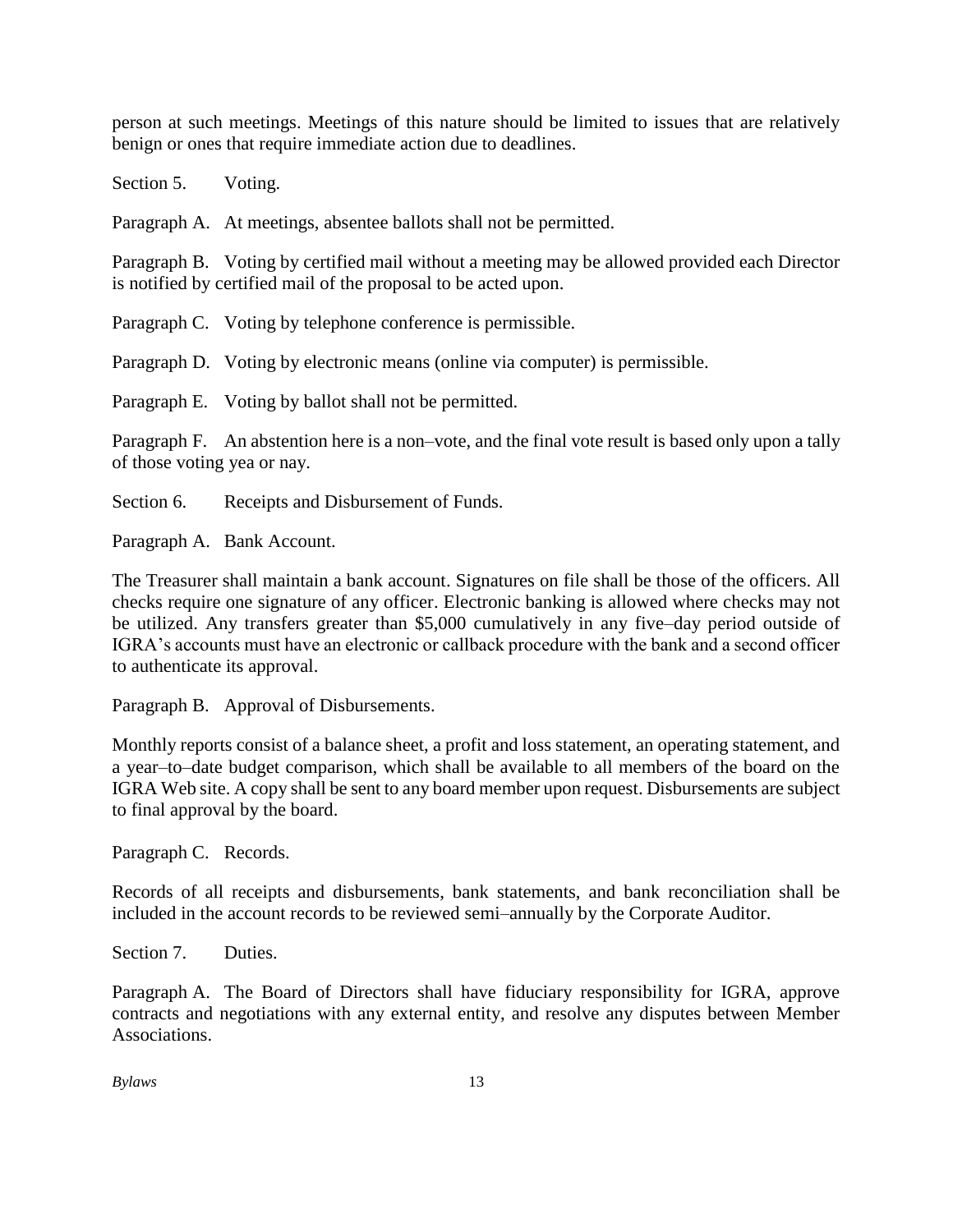Paragraph B. The Board of Directors shall be responsible for sanctioning rodeos and approving rodeo date changes.

Paragraph C. At the first board meeting of the rodeo year, the Board of Directors shall appoint the Corporate Auditor.

Paragraph D. The directors shall develop a meeting schedule for the next rodeo year.

Section 9. Executive Board

Paragraph A. The Executive Board shall include the Officers, as well as a Trustee chairperson, a vice-chairperson and a second vice-chairperson elected at the Trustees' Annual Meeting. The vicechairpersons, in order, shall assume the duties of the chairperson in the event of a vacancy, an absence, the inability of the chairperson to act, or at the chairperson's request.

Paragraph B. The Executive Board is empowered to handle all matters pertaining to Directors' duties between meetings of the Board of Directors. It is the responsibility of the Executive Board to report their actions at the next meeting of the Board of Directors.

#### ARTICLE IX – OFFICERS

Section 1. Enumeration.

The officers of IGRA shall consist of a President, Vice President, Secretary, and Treasurer. No individual may hold two (2) offices at the same time.

Section 2. Election.

The officers shall be elected by the voting delegates at Annual Convention for a term of two (2) years beginning at the start of the following rodeo year and ending at the end of the second year, or until the election and qualification of their successors. The President and the Treasurer shall be elected in even–numbered years and the Vice President and the Secretary shall be elected in odd– numbered years. In the event there are three (3) or more candidates for any office and no candidate receives a majority of the votes cast, there shall be a run–off between the two (2) candidates receiving the largest number of votes.

Section 3. Qualification.

Each Officer shall at all times during his/her continuance in office be a qualified member of a Member Association as determined pursuant to Article IV Membership, Section 1.

Section 4. Duties of the President.

Paragraph A. The President shall preside at all Board of Directors meetings and Annual Convention.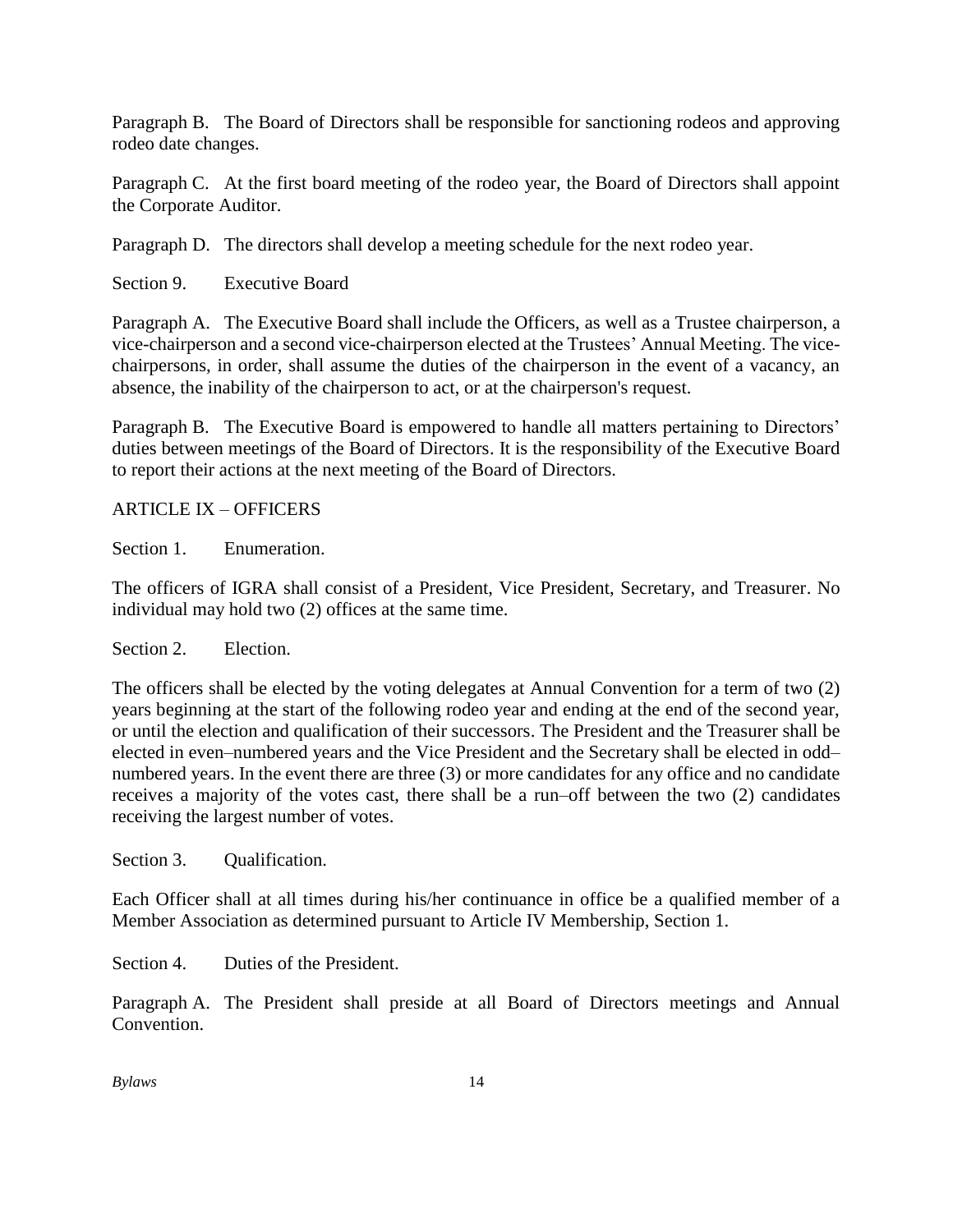Paragraph B. Except as otherwise provided, he/she shall appoint all committee chairpersons who shall serve at the request of the President, and he/she shall be an ex–officio member of all committees with the exception of the Nominating Committee. The President shall request Member Associations to have a representative at each Annual Convention committee meeting. He/she shall not be the chairperson of any appointed committee with the exception that he/she may serve as chairperson of a specially–convened Task Force Committee.

Paragraph C. The President shall appoint a Parliamentarian for Annual Convention at least ninety (90) days prior to the start of convention and notify him/her to ascertain acceptance.

Paragraph D. Within any limitation imposed by the Articles of Incorporation, these Bylaws, or duly adopted resolutions of Annual Convention or the Board of Directors, he/she shall have general power to conduct and manage the affairs and business of IGRA.

Paragraph E. He/she shall have such other and further powers as may be specifically delegated to him/her pursuant to Article V Corporate Powers, Section 4, hereof.

Section 5. Duties of the Vice President.

Paragraph A. The Vice President shall assume the duties of the President in the event of the President's absence or inability to act as President, or at the President's request.

Paragraph B. The Vice President shall be the Board Liaison to the Community Outreach/Fundraising/Gender Diversity Committee.

Paragraph C. He/she shall be an ex–officio member and Board Liaison responsible for items pertaining to the Public Relations Committee.

Paragraph D. He/she shall be responsible for the IGRA Royalty Competition and related items as set forth in these Bylaws and Standing Rules.

Paragraph E. He/she shall have such other duties, respectively, as may be specifically delegated to him/her pursuant to Article V Corporate Powers, Section 4, hereof.

Section 6. Duties of the Secretary.

Paragraph A. The Secretary shall keep or cause to be kept a full and complete record of the proceedings of Annual Convention and of the meetings of the IGRA Officers, the Board of Directors, and the Board of Trustees, and of actions taken at these meetings. Minutes from Annual Convention shall be made available within thirty (30) days of the convention. Minutes from each meeting shall be made available within fourteen (14) days of the meeting.

Paragraph B. The Secretary shall keep or cause to be kept the seal, books, documents, and papers of IGRA and affix the seal to all instruments executed by the President, or by his/her direction, which may require it.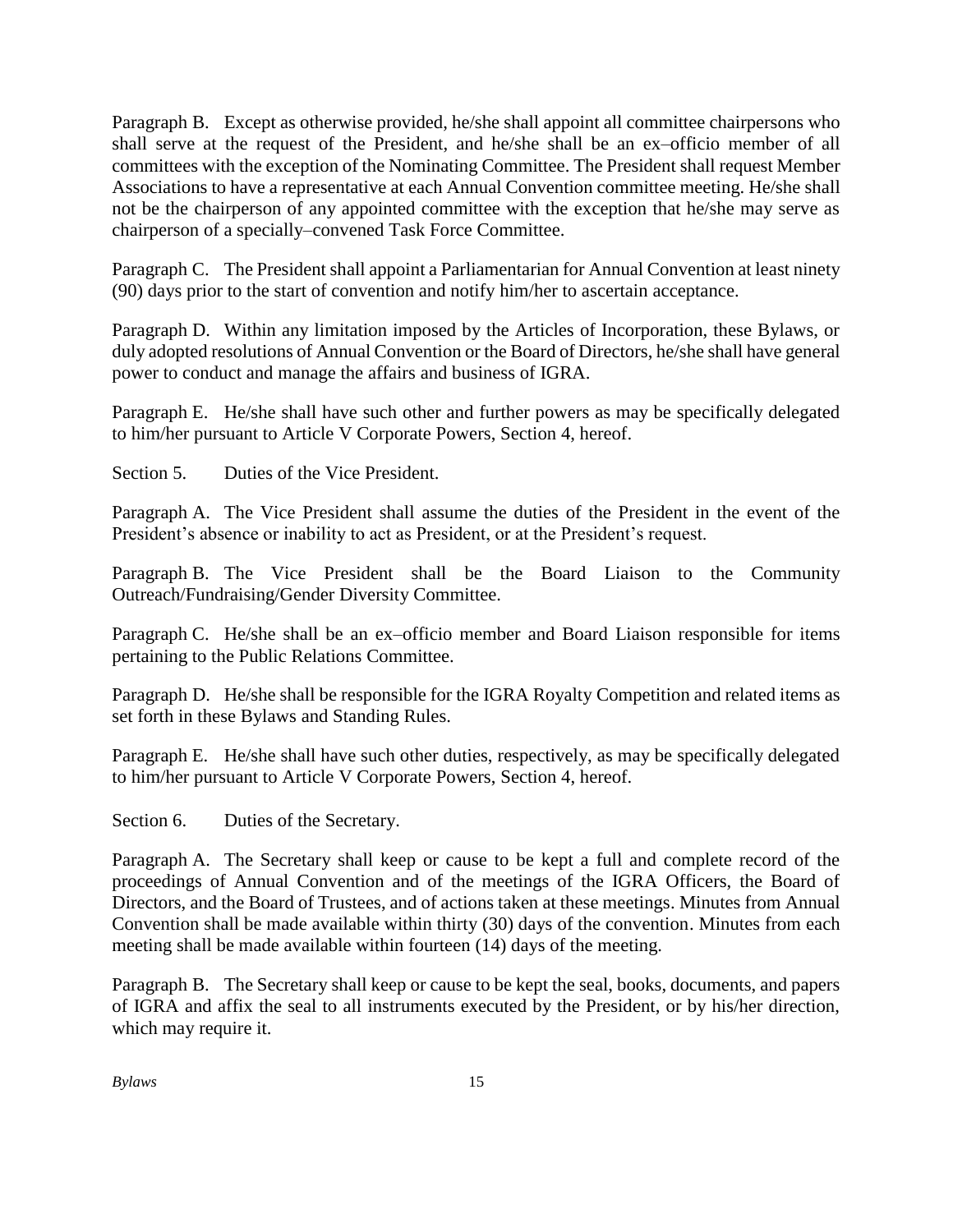Paragraph C. IGRA Handbook and Rodeo Rulebook.

Paragraph A. Within thirty (30) days after the last day of Annual Convention, the Secretary shall submit to the Bylaws Committee chairperson and the Rodeo Rules Committee chairperson a draft copy of the Bylaws, Standing Rules, and Rodeo Rules for review.

Paragraph B. Within sixty (60) days of Annual Convention, an electronic copy of the complete handbook shall be sent to each director, committee chairperson, and Member and Recognized Association, and made available on the IGRA Web site. This handbook will include all Bylaws, Standing Rules, Rodeo Rules, attachments, exhibits, current/continuing resolutions passed by prior conventions, and other relevant information.

Paragraph C. The Secretary shall produce or cause to be produced, and distribute or cause to be distributed, the rodeo rulebook. Rodeo rule changes and additions adopted at the previous year's Annual Convention shall be highlighted in the pocket rulebooks printed for distribution to contestants and officials.

Paragraph D. The Secretary shall have such other duties as may be delegated him/her pursuant to Article V Corporate Powers, Section 4, hereof.

Section 7. Duties of the Treasurer.

Paragraph A. The Treasurer shall be the chief financial officer of IGRA and shall receive or cause to be received all moneys belonging to or paid into IGRA and shall safely keep the same. Payments are recommended not to be in cash.

Paragraph B. The Treasurer shall disburse funds of IGRA in accordance with the direction given him/her pursuant to Article V Corporate Powers, Section 4, hereof.

Paragraph C. The Treasurer shall keep a complete record of accounts.

- 1. Monthly financial reports shall be submitted to the Board of Directors and the corporate auditor by the tenth  $(10<sup>th</sup>)$  of the month.
	- a. Financial reports shall include an updated budget.
	- b. The fiscal year's final financial report shall be presented to the Board of Directors at their first meeting of the following calendar year.
	- c. The financial report presented at Annual Convention shall be for the period ending the last day of the month closest to thirty (30) days prior to the convention.
- 2. The Treasurer shall report to Annual Convention and make such interim reports as may be required by the Bylaws, president and the Board of Directors.
- 3. The Treasurer shall prepare and submit, in an orderly fashion, all books of account and records to the tax accountant for preparation of Federal and State tax returns.

Paragraph D. The Treasurer shall prepare and submit in an orderly fashion all books of account and records to the Corporate Auditor pursuant to Article XI Auditors Section 1, Paragraph C, hereof.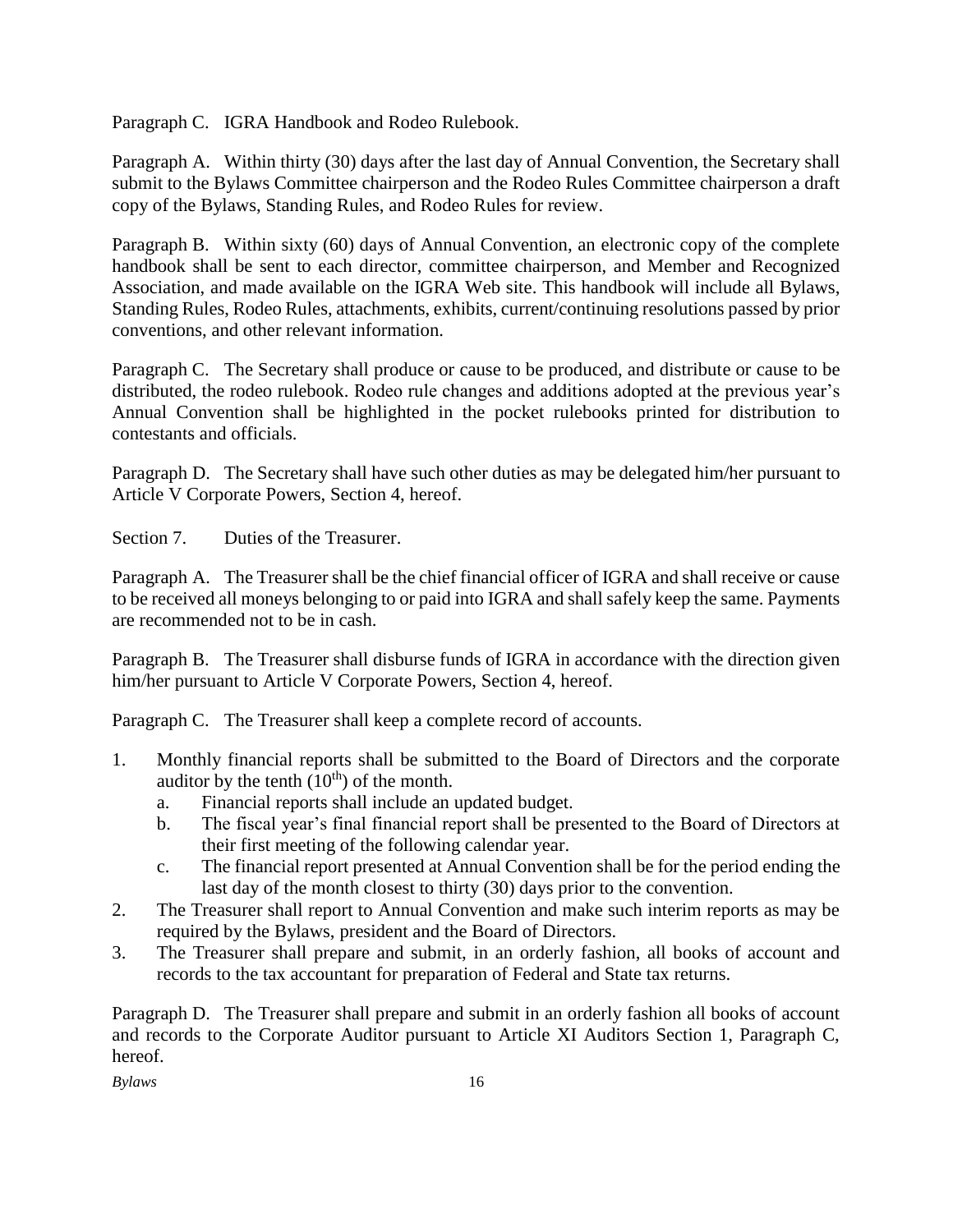Paragraph E. The Treasurer shall have such other duties as may be delegated him/her pursuant to Article V Corporate Powers, Section 4, hereof.

Section 8. Vacancies.

Any vacancy in the officers shall be filled by vote of at least 2/3 of the entire Board of Directors.

Section 9. Officer Removal.

Officers may be removed for cause, with or without prejudice, by a two-thirds vote of the entire Board of Directors.

#### ARTICLE X – TRUSTEES

Section 1. Enumeration.

The Board of Trustees shall consist of one (1) Trustee from each Member Association.

Section 2. Oualification.

Each Trustee shall at all times during his/her continuance in office be a member as determined by Article IV Membership, Section 1, hereof.

Section 3. Election of Trustees.

Paragraph A. Each Trustee shall serve a term of three (3) years except that upon admission to IGRA, a lesser term of office may be determined to coincide with the expiration of office of other Trustees to maintain a balance of incoming and outgoing Trustees. The existing Trustees shall make the determination of a partial term at the time of admission.

Paragraph B. Each Trustee elected to office shall serve for the period specified or until the election and qualification of his/her successor to such office.

Paragraph C. An alternate Trustee may be designated to serve in the place of a Trustee at any IGRA meeting, rodeo, convention, or other official IGRA function, with the exception of Ethical Practices Review Board (EPRB) meetings. Such designation must be submitted in writing by either the Association Trustee or President, and shall include the duration of the designation, and shall continue in effect until expiration or rescinded in writing by the Association Trustee or President, regardless of the presence of the Association Trustee at the function.

Section 4. Trustees.

Each Trustee may be requested by the President or the board to serve as liaison to the Board of Directors in one of the following areas:

1. IGRA Standing Committee.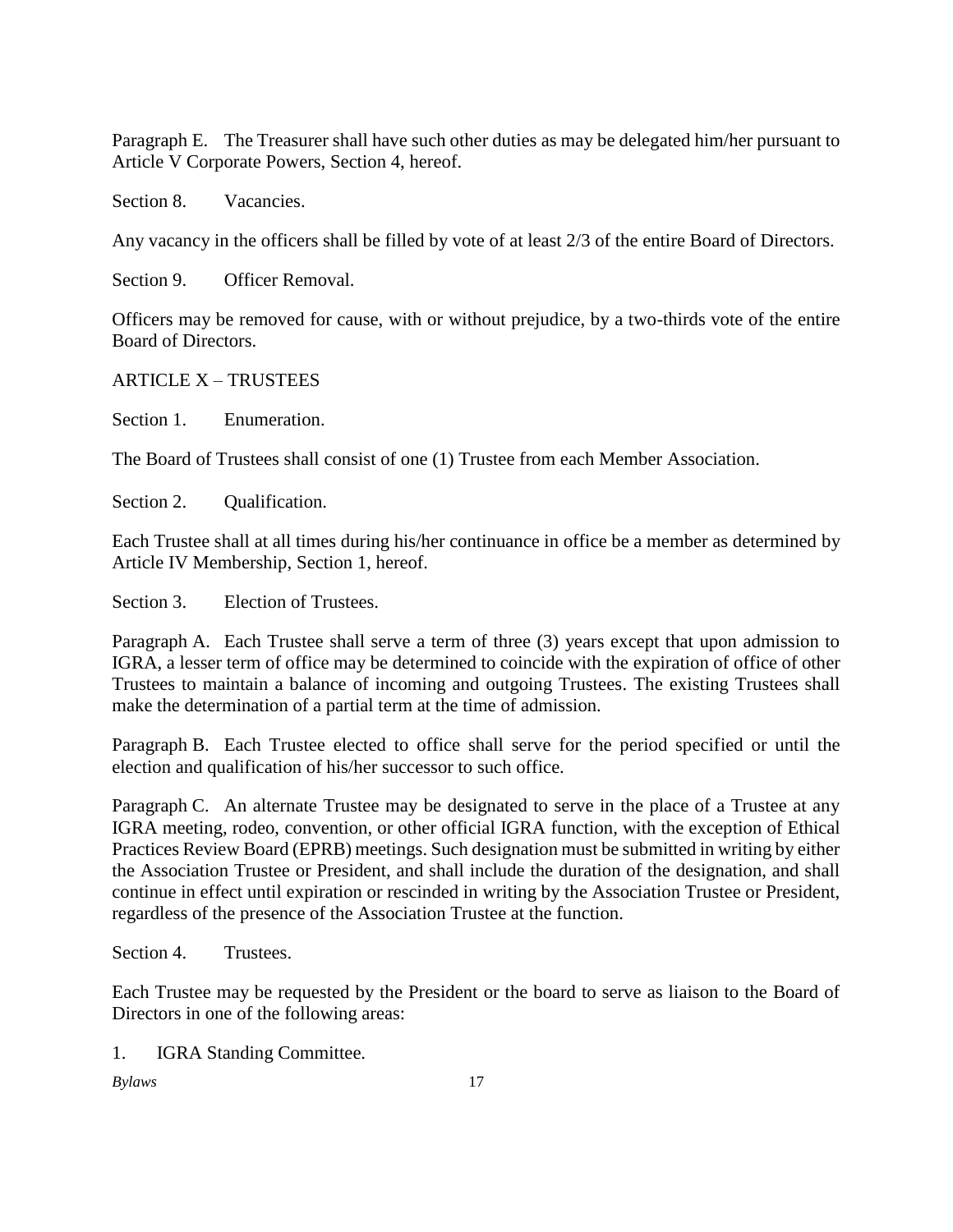2. IGRA Special Committee.

Section 5. Limitation.

Paragraph A. Term of Office.

- 1. The term of office shall be three (3) years. Election shall be by the respective Member Association in accordance with its bylaws or rules.
- 2. All Trustees shall assume office on January 1.

Paragraph B. Limitation of Office.

No Trustee shall hold an IGRA Office (President, Vice President, Secretary, Treasurer) while serving as a Trustee.

Section 6. Vacancies.

Any vacancy of a Trustee shall be filled by the Member Association in accordance with its' respective bylaws or rules.

Section 7. Trustee Removal.

A Trustee may be removed only at the discretion of the respective Member Association.

Section 8. Meetings.

Paragraph A. Annual Meeting.

There shall be an annual meeting of the Trustees immediately after each Annual Convention for the purpose of, but not limited to, the election of a Chairperson and two additional Trustees to serve on the Executive Board, and the appointment of the IGRA Rodeo Auditor. Notice of such meeting shall not be required.

Paragraph C. Minutes.

Minutes shall be kept as per Robert's Rules of Order to include attendance, roll call votes (with exception of Annual Convention), business transactions, and all letters of alternate Trustee authorization. All topics discussed at meetings, both open and closed, shall be noted within the minutes.

Paragraph D. Quorum.

At any meeting of the Board of Trustees other than the Pre–Rodeo and the Rodeo Review Board meetings, thirty–percent (30%) of the board's membership shall constitute a quorum to transact business.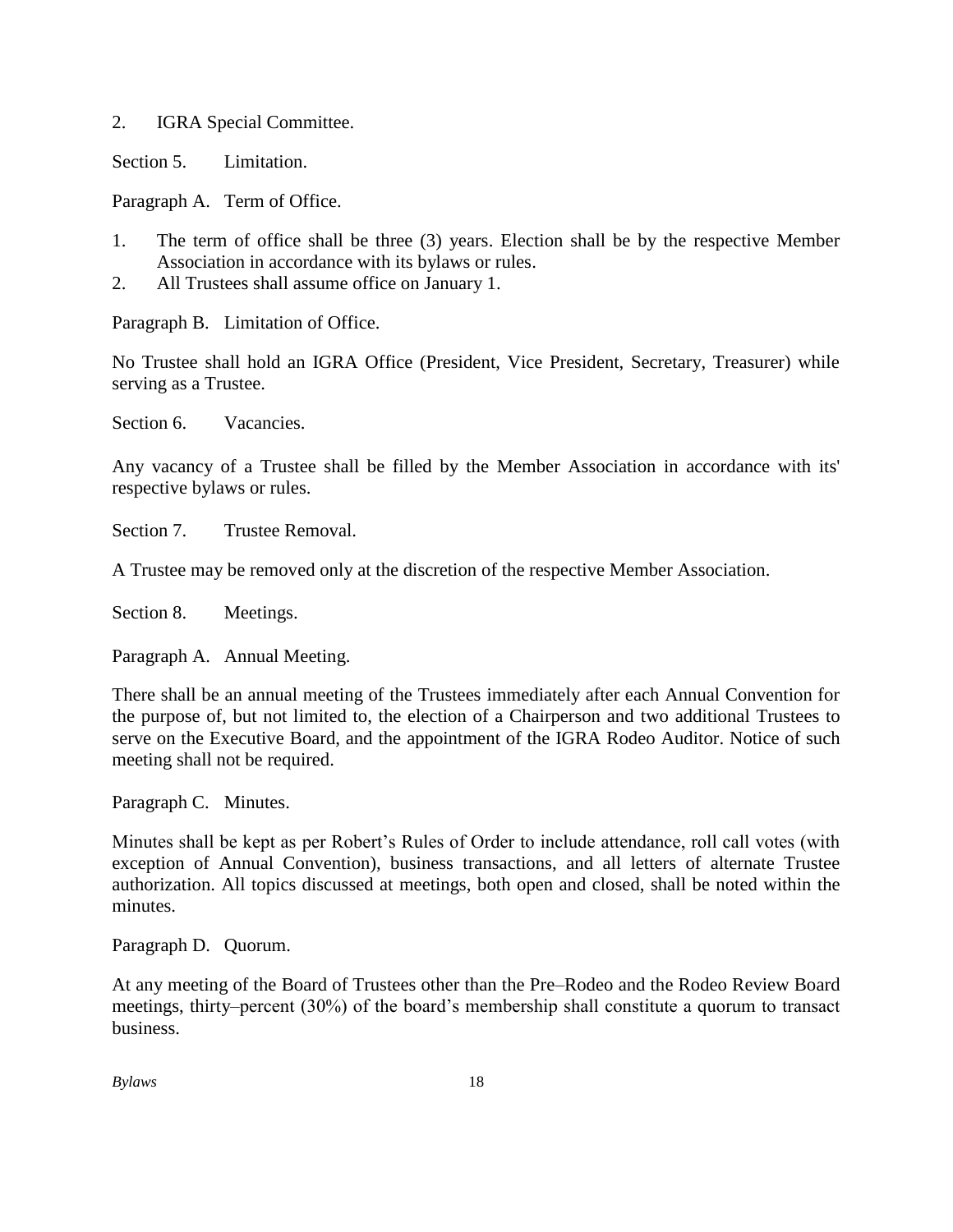Paragraph E. Participation by Conference Telephone.

Trustees may participate in any regular or special meeting of the board through use of conference telephone or similar communications equipment so long as all directors participating in such meeting can hear one another. Participation in a meeting in this manner shall constitute presence in person at such meetings.

Paragraph F. Participation by Electronic Means.

Trustees may participate in any regular or special meeting of the board through use of electronic means (online via computer) so long as all directors participating in such meeting can respond properly to one another. Participation in a meeting in this manner shall constitute presence in person at such meetings. Meetings of this nature should be limited to issues that are relatively benign or ones that require immediate action due to deadlines.

Paragraph G. Voting.

- 1. At meetings absentee ballots shall not be permitted.
- 2. Voting by certified mail without a meeting may be allowed provided each Trustee is notified by certified mail of the proposal to be acted upon.
- 3. Voting by telephone conference is permissible.
- 4. Voting by electronic means (online via computer) is permissible.
- 5. Voting by ballot shall not be permitted.
- 6. An abstention here is a non-vote, and the final vote result is based only upon a tally of those voting yea or nay.

Paragraph H. Special Meetings. Special meetings of the Board of Trustees may be held under all the following requirements:

- 1. Requested by the Trustee Chair or majority of the Trustees.
- 2. Fifteen (15) days notification by certified mail or five (5) days notice delivered personally, by electronic mail, or by telephone.
- 3. Notice must state date, time, and place of meeting.

Section 9. Duties.

Paragraph A. General.

The Trustees shall be responsible for interpretation and administration of all Rodeo, Dance, and Royalty Competition Rules, review and approval of variances for all rodeos, and oversight and ruling on matters of conduct for competitors and officials.

Paragraph B. Disputes.

Any and all disputes arising over interpretation of the Articles of Incorporation, Bylaws, Resolutions of Annual Convention, Resolutions of the Board of Directors, Resolutions of the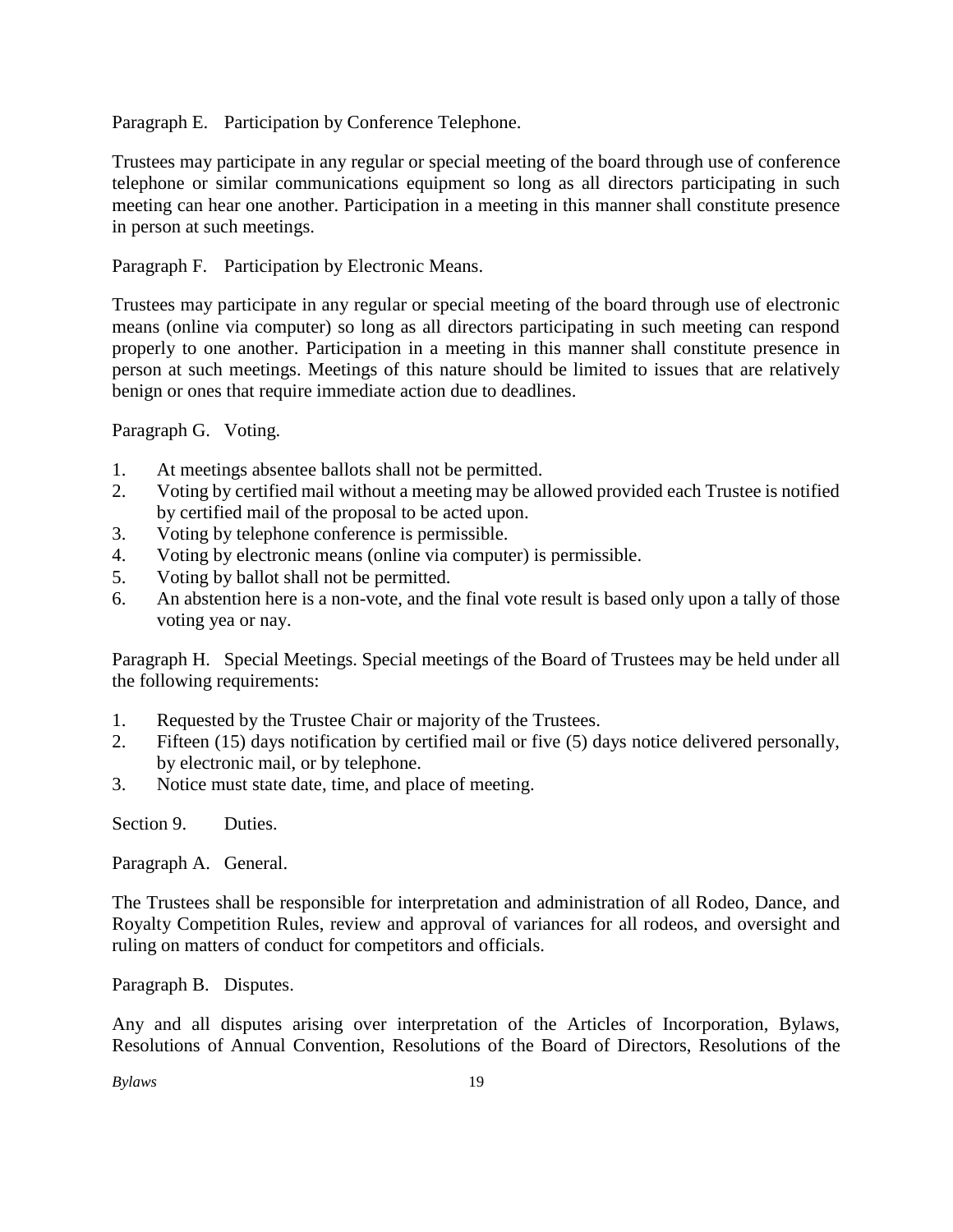Trustees, Standing Rules and Procedures, Code of Ethics and Sportsmanship, and Rules of Sanctioned Rodeos shall be resolved by the Trustees. Consideration of any such dispute shall require a majority of the Board of Trustees. No interpretation of a rule can effectively change a rule; it can only assist in clarification.

Paragraph C. Duties of the Chairperson.

Duties of the Chairperson shall be those duties usually imposed and/or the Trustees pursuant to Article V Corporate Powers, Section 4, may delegate as to him/her hereof.

Paragraph D. Liaison.

Each Trustee shall serve as a liaison to IGRA for his/her respective Member Association.

Paragraph E. Pre–Rodeo Meeting.

- 1. The Trustees present shall conduct a pre–rodeo meeting at each rodeo.
- 2. The Trustees present will designate a Trustee to complete the rodeo checklist and a Trustee to act as Rodeo Review Trustee. For specific responsibilities for these two (2) positions, refer to Exhibit A4.
- 3. The Rodeo Review Trustee will be assigned to complete the IGRA Voluntary Rodeo Injury Report during the running of the rodeo. This Trustee will give the Arena Director and/or Chute Coordinator the completed injury reports for their review and signature(s).

Paragraph F. Rodeo Review Board (RRB).

- 1. The Trustees present will conduct a Rodeo Review Board (RRB) meeting at the conclusion of every rodeo, but no sooner than thirty (30) minutes after final results have been posted.
- 2. The main function of the RRB shall be to evaluate the rodeo for conformity to IGRA rules and guidelines. As a minimum, the RRB shall check for compliance with the rules specified on the IGRA–Sanctioned Rodeo Review & Evaluation (Exhibit A3).
- 3. The Trustee Chairperson or a Vice Chairperson will chair these meetings. If the Chairperson or a Vice Chairperson is not present, an election by the Trustees present shall designate a Chairperson of the Trustees present for that rodeo only.
- 4. Business conducted at the RRB shall include:
	- a. Report from the Rodeo Review Trustee.
	- b. Approval of the Rodeo Review Trustee's report.
	- c. Report from the Rodeo Checklist Trustee.
	- d. Assessment of rodeo fines. All fines assessed must be written on the Rodeo Checklist.
	- e. Approval of the Rodeo Checklist Trustee's report.
	- f. Report from the Host Association Trustee on problems in the performance of the certified officials at the rodeo.
	- Approval of the rodeo.
- 5. The completed IGRA Rodeo Checklist shall be given to the Secretary for distribution. Appropriate distribution shall occur within seven (7) days after each rodeo ends.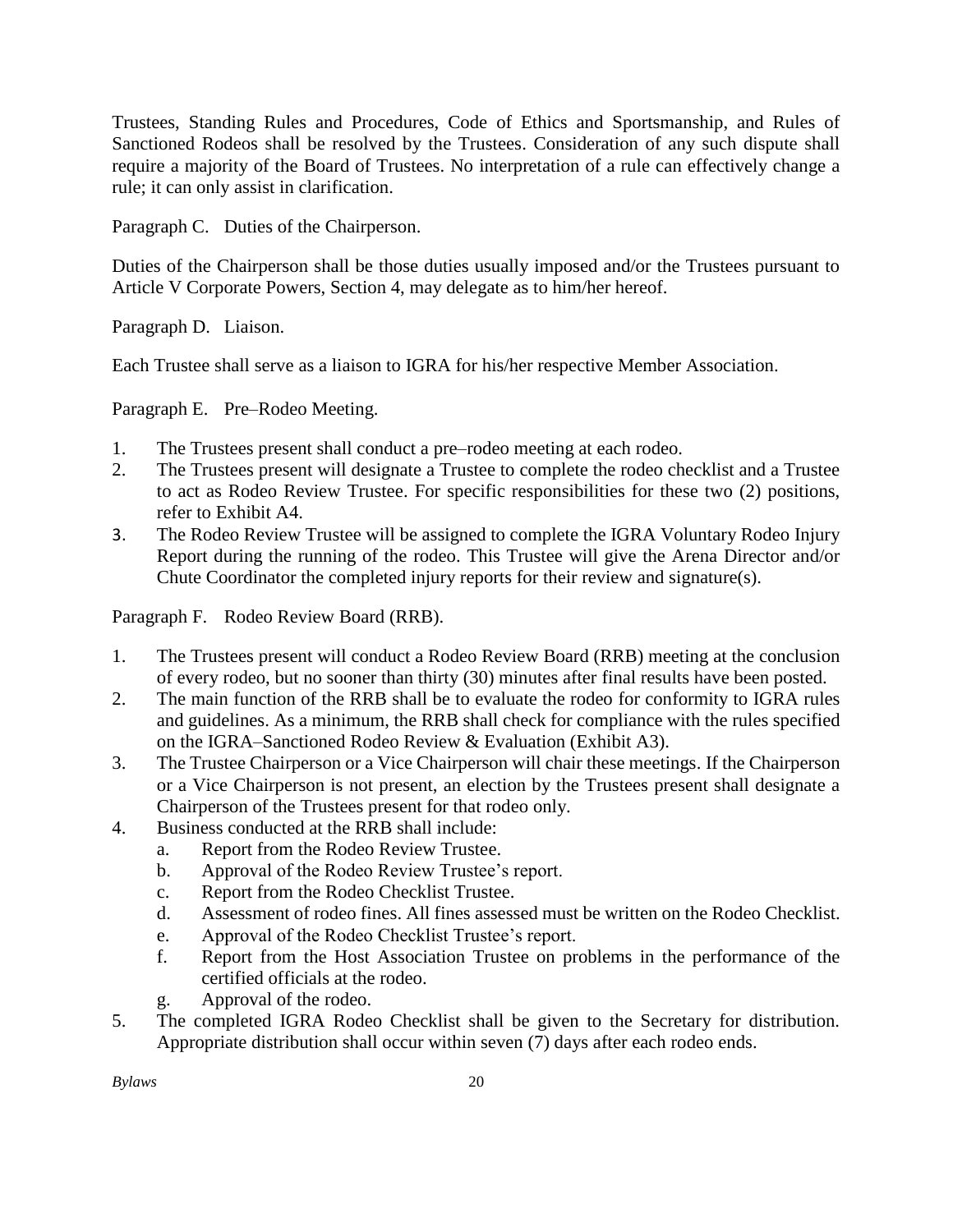- 6. The following penalties will be imposed for any violations found to be valid:
	- a. A fifty dollar (\$50.00) fine per violation for a first offense.
	- b. A one–hundred dollar (\$100.00) fine and one (1) year probation per second violation for an offense at the same rodeo within any consecutive three (3) year period. Multiple probationary periods invoked in the same year run concurrently.
	- c. A hearing will be held to determine disciplinary action up to and including suspension of the rodeo for a third violation at the same rodeo within any consecutive three (3) year period.
- 7. The fines imposed by the RRB do not affect the sanctioning of a rodeo. Fines are imposed only to ensure future compliance with IGRA Rodeo Rules. Fines are due to be paid to the Treasurer within thirty (30) days of the invoice.
- 8. In the case that any portion of Standing Rule XVII regarding parade and grand entry is not followed, the host association will be fined only if Trustees conclude that no effort whatsoever has been made to conform to this rule.
- 9. In regards to apparel worn by arena personnel as required by Rodeo Rule VII General Rules, number 11, the RRB will consider all the facts and conditions prior to any decision to impose  $fine(s)$ .
- 10. If host association Trustee believes any fines assessed by the RRB to be the result of an error, action, or omission by an IGRA certified official, the Trustee may request that the RRB waive said fine(s). The Trustees present at the RRB meeting shall determine whether or not to waive the fine(s) before the vote to approve the rodeo. Regardless of the findings, the Trustee completing the checklist will have a letter sent to the chairperson of the certified official regarding the areas of concern.

Paragraph G. Other.

The Trustees shall have such other duties as may be delegated to them pursuant to Article V Corporate Powers, Section 4, hereof.

ARTICLE XI – AUDITORS

Section 1. **IGRA Corporate Auditor.** 

Paragraph A. Appointment.

The IGRA Corporate Auditor shall be appointed by the Board of Directors at the first board meeting of the rodeo year. The appointment will be for one (1) fiscal year.

Paragraph B. The IGRA Corporate Auditor may, at anytime, request the IGRA Officers to appoint a review committee to review the IGRA records.

Paragraph C. The IGRA Corporate Auditor shall review the IGRA records at least quarterly.

Paragraph D. Reports.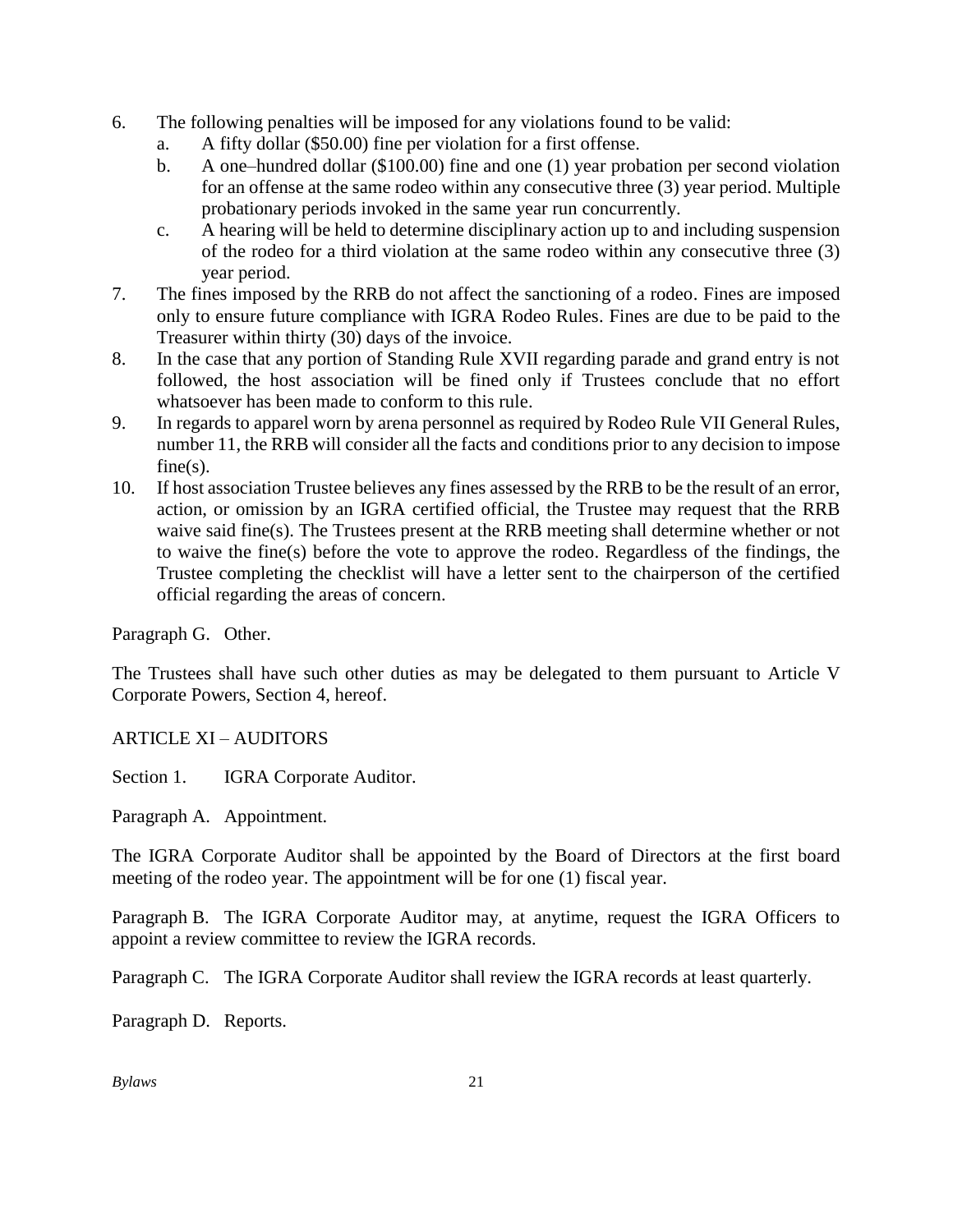The IGRA Corporate Auditor shall file written reports with the Board of Directors and make an oral report to the board. An oral report shall also be given at Annual Convention. Recommendations for any additional control will also be made in writing.

Section 2. **IGRA Rodeo Auditor.** 

Paragraph A. Appointment.

Shall be appointed by the Trustees pursuant to Article X Trustees, Section 8, Paragraph A, hereof.

Paragraph B. Duties.

- 1. Maintain contestant records, cumulative point totals, and the computer program and make necessary revisions to the computer program and/or rodeo forms for accurate maintenance of records. A copy of all necessary forms for a rodeo shall be provided to each Member Association.
- 2. Act as the auditor for all rodeos or appoint an IGRA Certified Rodeo Auditor no less than thirty (30) days prior to each rodeo. Appointed Auditor name will be given to the respective Member Association upon appointment.
- 3. Audit records of each IGRA–sanctioned rodeo.
- 4. Close the official records of each IGRA–sanctioned rodeo within seven (7) days after said rodeo.

Paragraph C. Reports.

- 1. Submit and/or post report, inclusive of rodeo results, to the Board of Directors within seven (7) days after completion of each rodeo.
- 2. After the second rodeo of the year, submit and/or post report of the *Finals Rodeo Selection* contestant standings year–to–date.
- 3. Present an oral and written report at Annual Convention to include recommendations for additional controls and/or procedures.
- 4. Appointed Rodeo Auditor must send the official rodeo results to IGRA Rodeo Auditor within five (5) days after rodeo.

## ARTICLE XII – COMMITTEES

Section 1. Committee Chairpersons.

All Committee Chairpersons shall be members in good standing of a Member or Recognized Association and shall be appointed by the President, unless otherwise noted. The President shall be an ex–officio member of all committees with the exception of the Nominating Committee. Committee Chairpersons shall present written reports to the President and/or Executive Board as requested and/or necessary.

Section 2. General.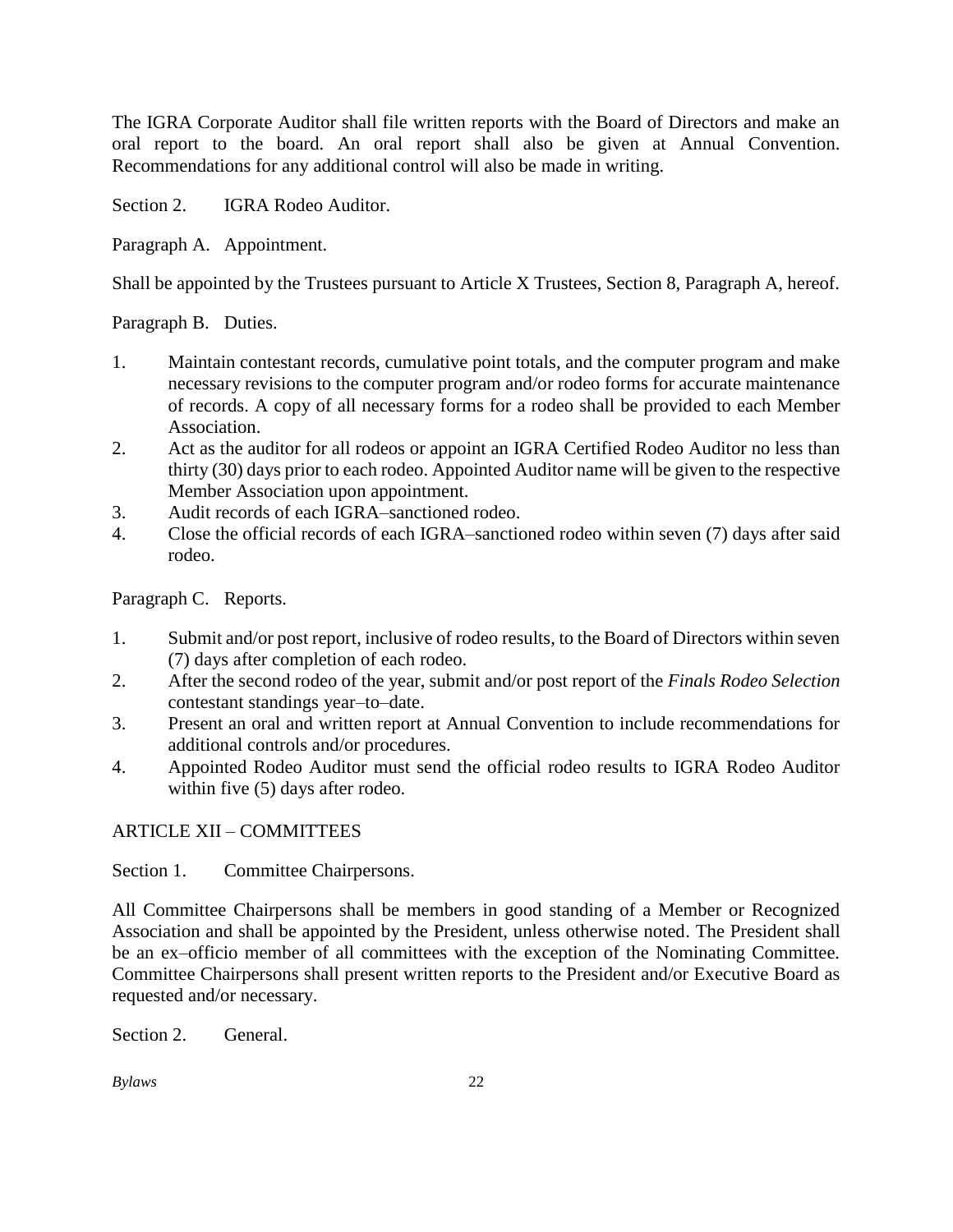Paragraph A. As a minimum, all committees shall meet the day prior to the start of Annual Convention. All Committee Chairs, or their alternates, shall present a written report to the convention delegates. The committee report may include committee recommendations to change areas of the Bylaws, Standing Rules, or Rodeo Rules that directly affect their committee.

Paragraph B. All committees must send their recommendations through the respective Bylaws and Standing Rules or Rodeo Rules Committees for a review. This review will be limited to proper placement and research on whether other Bylaws, Standing Rules, or Rodeo Rules will be contradicted or affected. The organization committee may still submit their recommendations.

Paragraph C. All other committees may submit recommendations to the Bylaws and Standing Rules or Rodeo Rules Committees to be approved, modified, or rejected.

Section 3. Membership Committee.

Paragraph A. Appointment.

The President shall appoint a Membership Committee Chairperson who will select two (2) or more members to serve on the committee.

Paragraph B. Duties.

- 1. It shall be the committee's responsibility to maintain a current roster of Member Associations and their officers. They shall additionally provide assistance to associations desiring to apply for membership in IGRA.
- 2. The Membership Committee shall serve as the Credentials Committee at Annual Convention.

Section 4. Bylaws Committee.

Paragraph A. Appointment.

The President shall appoint a Bylaws Committee Chairperson and request each Member Association to provide a representative to the committee, which will meet the day prior to the start of Annual Convention.

Paragraph B. Duties.

The bylaws committee shall review amendments to bylaws and standing rules presented for consideration at Annual Convention or any Board of Directors meeting.

Paragraph C. Proposed Bylaws and Standing Rules Changes.

Proposed changes should be submitted in writing by the proponent to the Bylaws Committee Chairperson at least sixty (60) days prior to Annual Convention. The chairperson shall format and organize the proposals and send to the Secretary for distribution to Member Associations. Such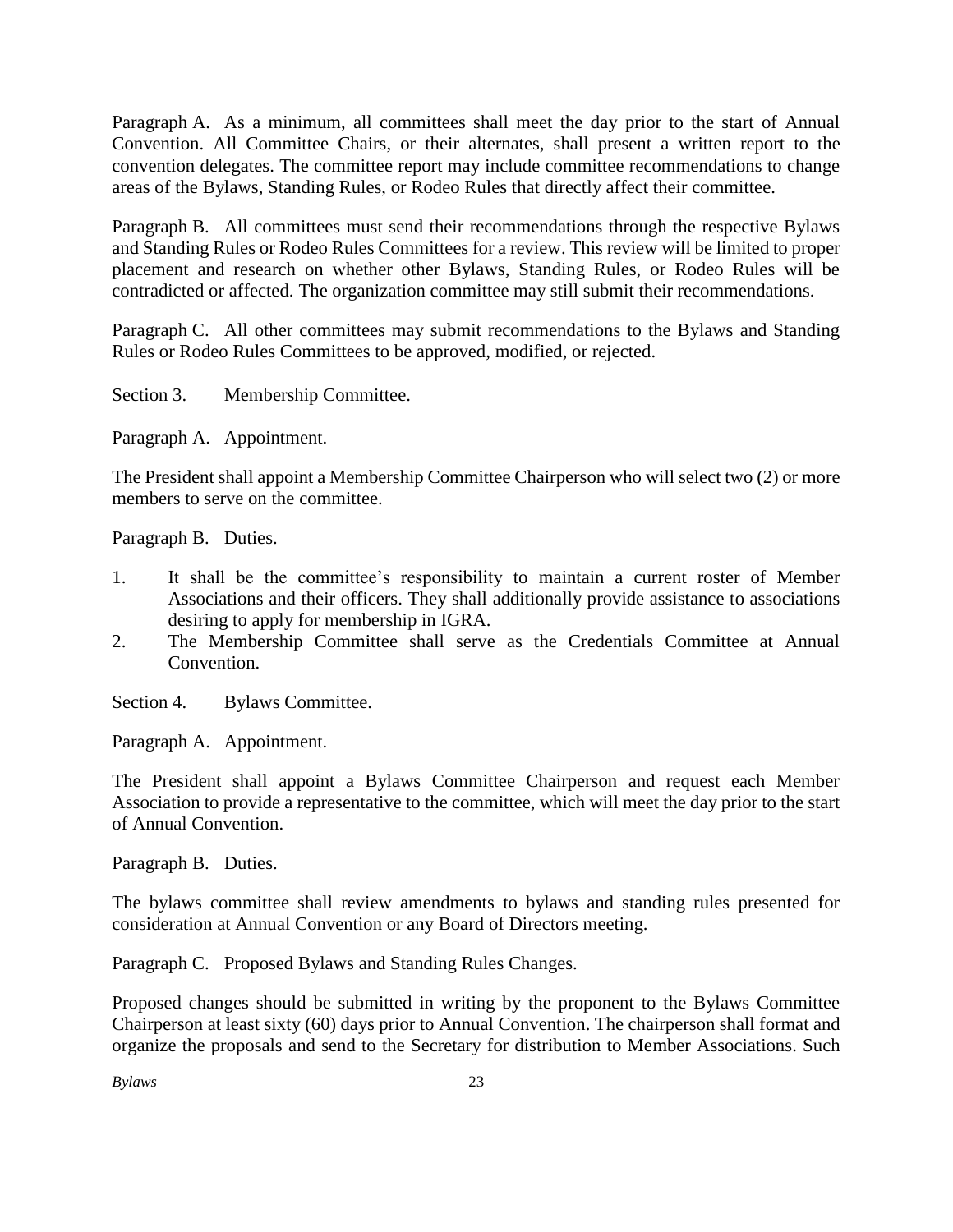formatting and organization shall not change the intent of the proposals. The Bylaws Committee will present recommended proposals at Annual Convention for approval.

Section 5. Rodeo Rules Committee.

Paragraph A. Appointment.

The president shall appoint a Rodeo Rules Committee chairperson and request each Member Association to provide a representative to the committee, which shall meet the day prior to the start of Annual Convention.

Paragraph B. Duties.

- 1. The Rodeo Rules Committee shall review amendments to the rules presented for consideration at Annual Convention.
- 2. The committee shall review all Rodeo Review Request forms received during the rodeo year to assist in presenting proposed rodeo rules changes.

Paragraph C. Proposed Rodeo Rules Changes.

Proposed changes should be submitted in writing by the proponent to the Rodeo Rules Committee Chairperson at least sixty (60) days prior to Annual Convention. The chairperson shall format and organize the proposals and send to the Secretary for distribution to Member Associations. Such formatting and organization shall not change the intent of the proposals. The Rodeo Rules Committee will present recommended proposals at Annual Convention for approval.

Section 6. Community Outreach/Fundraising/Gender Diversity Committee.

Paragraph A. Appointment.

The President shall appoint a Community Outreach/Fundraising/Gender Diversity Committee Chairperson. The current royalty team shall serve as committee members. The president shall request each Member Association to provide a representative to the committee, which will meet the day prior to the start of Annual Convention.

Paragraph B. Duties.

- 1. The committee shall be responsible for the collection and dissemination of information, whether oral, written, or visual, as directed by the President and/or Board of Directors.
- 2. Upon selection as the upcoming Royalty, the Mr./Ms./Miss/MsTer will meet with the Vice President, who is the board liaison to the IGRA Board of Directors, to form a plan of action for the upcoming rodeo year. A report from the committee will be presented at each Board of Directors meeting.

Section 7. Budget Committee.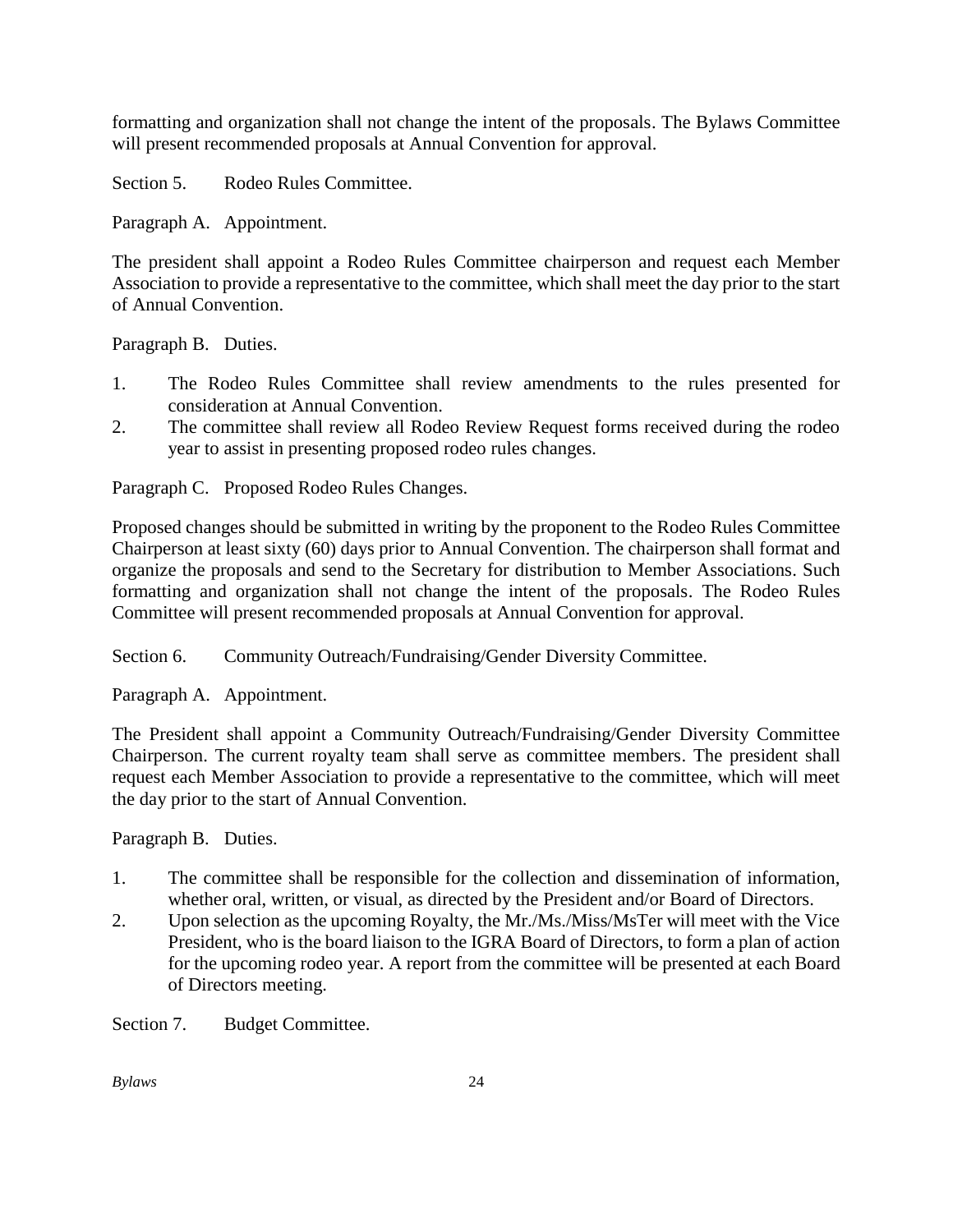Paragraph A. Appointment.

The Treasurer shall be the Budget Committee Chairperson and shall select two (2) members to serve on the committee.

Paragraph B. Duties.

It shall be the committee's responsibility to create an operating budget for submittal to the Board of Directors at the board meeting prior to the start of the new rodeo year for approval. This budget will incorporate appropriate expense limits for all annual expenses based on projected annual revenue.

Paragraph C. Other.

All moneys received by IGRA must be in U.S. currency as defined in Article XVI Monetary Exchange.

Section 8. Public Relations Committee.

Paragraph A. Appointment.

The Board of Directors will select an official Public Relations Chairperson for a term of three (3) years. In addition to the Chairperson, the committee shall be composed of one (1) representative from each Member Association, as selected by that association.

Paragraph B. Duties.

- 1. The Public Relations Chairperson will report to the Board of Directors at each scheduled board meeting. In his/her absence, the Vice President will make the report.
- 2. The Public Relations Chairperson will conduct a public relations seminar at Annual Convention and additional seminars through the year at locations beneficial to IGRA Member Associations. Pre–registration fees of twenty–five dollars (\$25.00) per person payable to IGRA and sent to the Executive Office, postmarked at least forty–five (45) days prior to the date of the seminar. Fees shall be refundable upon attendance. Fees shall be forfeited for non–attendance. Late registration will be accepted at the discretion of the Chairperson.
- 3. The Public Relations Chairperson will perform any other actions deemed necessary by the Public Relations Committee and/or the Board of Directors.
- 4. Position description of the Public Relations Chairperson shall be determined by the Board of Directors (Exhibit B).

Paragraph C. Other.

1. Member Associations, their individual members, stock contractors, contract personnel, officials, and staff of the rodeo, will notify the Public Relations Chairperson with all IGRA media requests.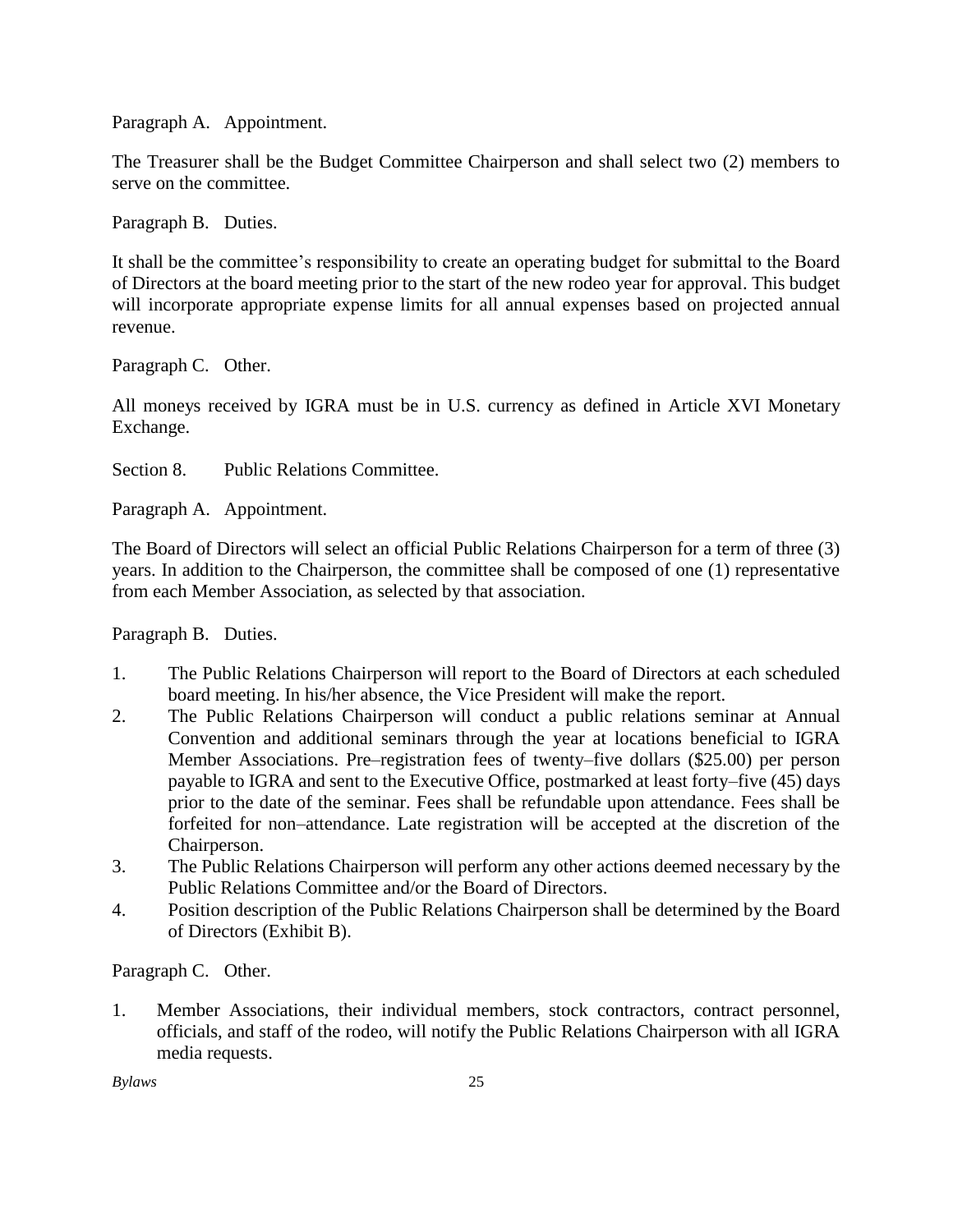- 2. Any Member Association or their individual members purporting to represent the integrity, interests, goals, and operations of IGRA must receive written consent to appear or participate in or on any form of media.
- 3. IGRA, its Public Relations Chairperson, and its Member and Recognized Associations will at all times do their best to respect each person's confidentiality with regard to IGRA– sanctioned events if they have not signed a waiver of consent. However, IGRA, its Public Relations Chairperson, and its Member and Recognized Associations shall not be liable for the reproduction of any such person's name, voice, likeness, biography, and photograph in or on any form of media present, or not present, at an IGRA–sanctioned event.

Section 9. Marketing Committee.

Paragraph A. Appointment.

The President shall appoint a Marketing Committee chairperson and request each Member Association to provide a representative to the committee, which shall meet the day prior to the start of Annual Convention.

Paragraph B. Duties.

- 1. Shall oversee production and marketing of all authorized IGRA–branded products.
- 2. Shall oversee sponsorship and marketing relationships as authorized by the Board of Directors for IGRA generally and for all IGRA–sponsored events.
- 3. Member Associations and/or their individual members must secure IGRA's written approval prior to the use of IGRA's name or logo.

Section 10. Nominating Committee.

Paragraph A. Appointment.

The President shall appoint a Nominating Committee Chairperson and shall request each Member Association to provide a representative to the committee, which will meet the day prior to the start of Annual Convention.

Paragraph B. Duties.

The Nominating Committee shall have the responsibility to submit a slate of officers at the first general session of Annual Convention. The committee members shall also have the responsibility to serve as tellers at the time of balloting.

Paragraph C. Nominations.

Each Member Association may submit a slate of nominees approved by its respective membership. Nominations will be accepted at the committee meeting prior to Annual Convention and from the convention floor.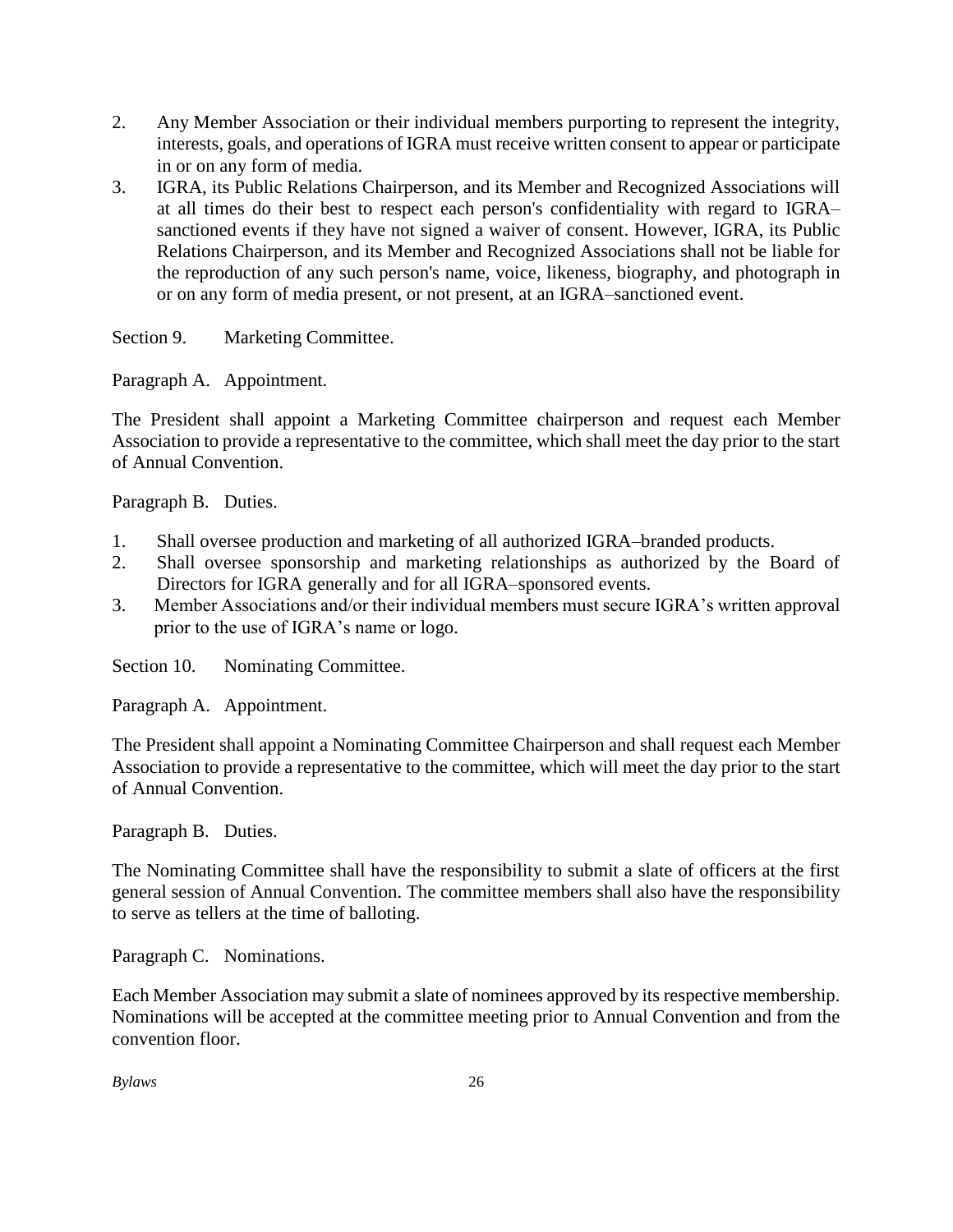Section 11. Finals Rodeo Committee.

Paragraph A. Appointment.

The Executive Board shall appoint a committee Chairperson, Rodeo Director and four (4) Assistant Rodeo Directors to administer the IGRA Finals Rodeo. The committee shall include the contestant liaison and a local Association representative, if available. Additional committee appointees may be made by the Chair and Rodeo Director.

Paragraph B. Duties.

The Finals Rodeo Committee shall be responsible for producing the Finals Rodeo. Duties of IGRA, the Finals Rodeo Committee, and local Association shall be determined by mutual agreement.

Section 12. IGRA Women's Outreach Committee.

Paragraph A. Appointment.

The President shall appoint a committee chairperson and shall request each Member Association to provide a representative to the committee, which will meet the day prior to the start of Annual Convention.

Paragraph B. Duties.

- 1. Develop and hold educational seminars, one of which will be held at IGRA University.
- 2. Develop and maintain a mentoring program for women in rodeo.
- 3. Create educational materials to promote the above.

Section 13. Association Presidents Committee.

Paragraph A. Appointment.

The President shall appoint a past or present Member Association president as committee chairperson and shall request each Member and Recognized Association president to be a member of the committee, which will meet the day prior to the start of Annual Convention.

Paragraph B. Duties.

The Association Presidents Committee shall discuss issues and concerns affecting Member Associations and share information and solutions with other associations.

Section 14. Membership Standing Committee.

Paragraph A. Composition.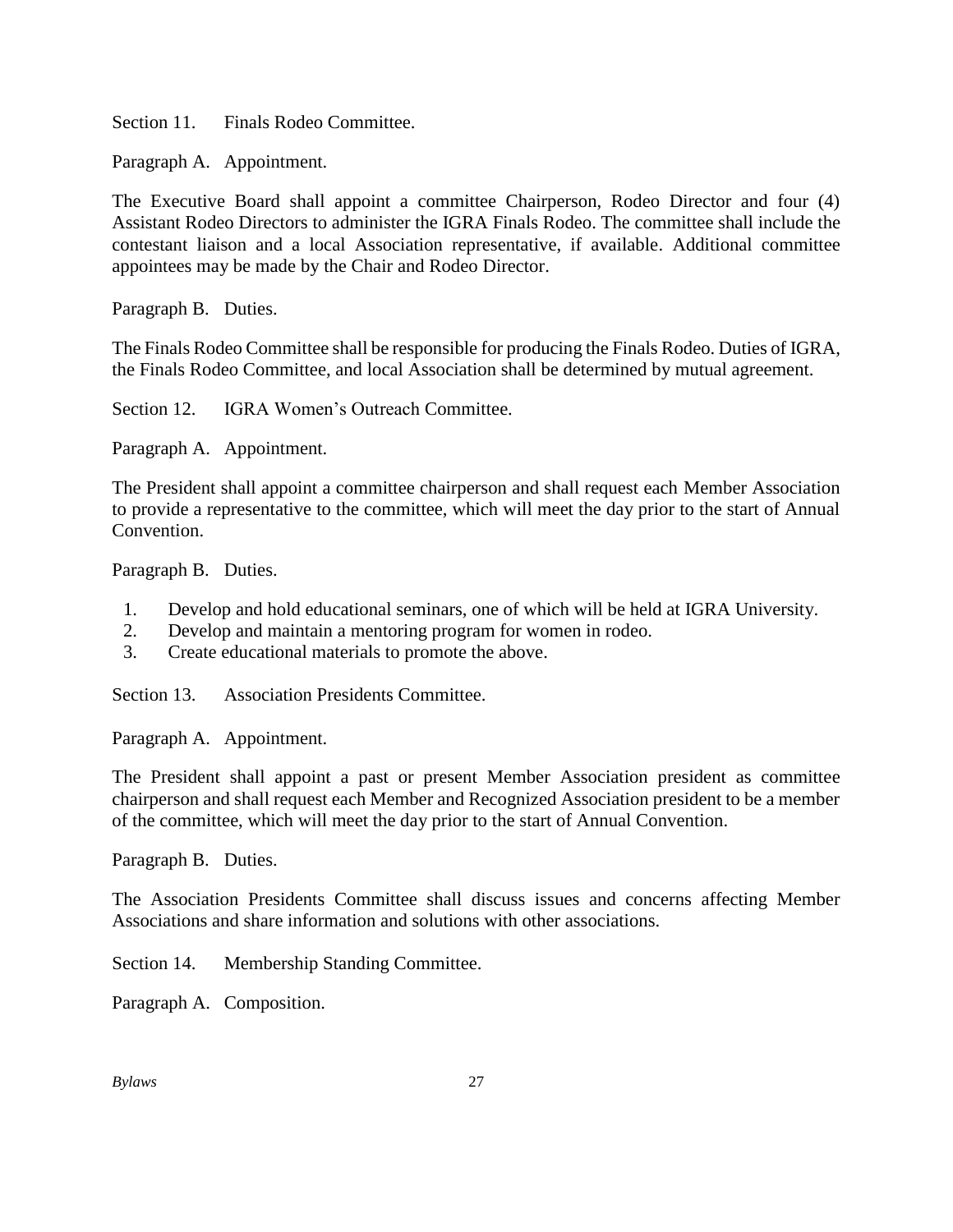The committee shall consist of five (5) Trustees elected by the Trustees. The IGRA President and Vice President shall server on the committee to facilitate conversation and debate but will not have a vote.

Paragraph B. Term.

The selection of Trustees for the Committee shall take place at the Trustee meeting immediately following Convention every year. Trustees elected to the Committee shall serve a two-year term, even if that term extends beyond their term as Trustee.

Paragraph C. Vacancies.

The Committee shall fill any Trustee vacancy that occurs in the Committee within 30 days.

Paragraph B. Duties.

The Membership Standing Committee shall administer the process of good standing as defined in Article IV, Section 5.

Section 15. Animal Issues Committee.

Paragraph A. Appointment.

The President shall appoint an Animal Issues Committee Chairperson and request each Member Association to provide a representative to the committee, which will meet the day prior to the start of Annual Convention.

Paragraph B. Duties.

- 1. Report on disease outbreaks that affect IGRA rodeos
- 2. Investigate and report on animal injuries.

Section 16. Rodeo Officials Committee (ROC)

Paragraph A. Composition.

The committee shall consist of:

- 1. The Trustee Chairperson
- 2. The two additional Executive Board Trustees
- 3. One lead person from each of the four (4) certification areas

Paragraph B. Appointment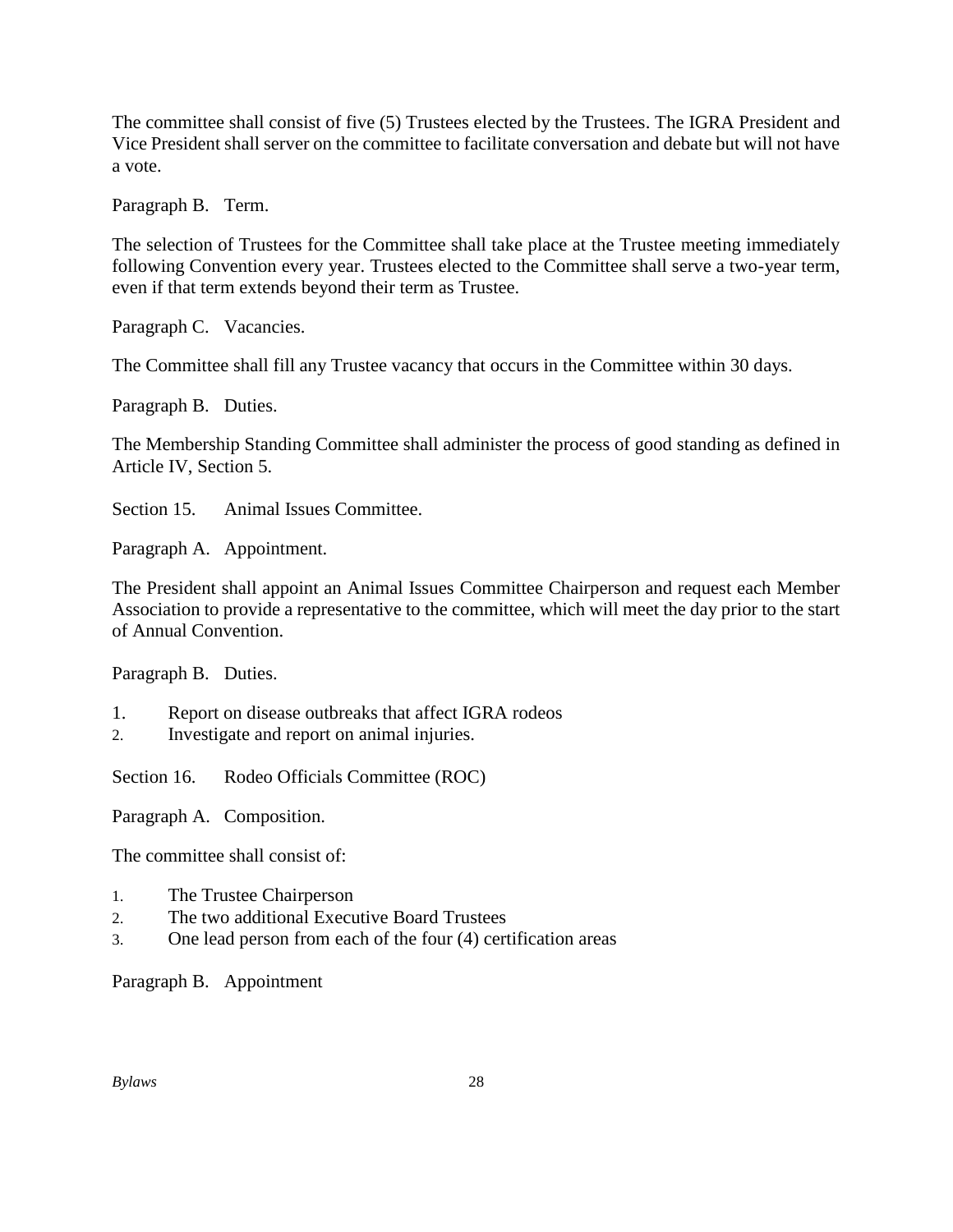The President shall appoint the ROC Chairperson and the representatives from the four (4) certification areas, subject to the Board of Trustees approval, by their first regularly scheduled meeting of the rodeo year.

Paragraph C. The chairperson shall be one of the area leads or another representative from one of the certification areas.

Section 17. Social Media Chairperson.

Paragraph A. Appointment.

The IGRA President will select an official Social Media Chairperson. In addition to the Chairperson, the committee shall be comprised of one (1) representative from each Member Association, as selected by that association.

Paragraph B. Duties.

- 1. The Social Media Chairperson will report to the Board of Directors at each scheduled board meeting. In addition, the Social Media Chairperson will coordinate their efforts with the Public Relations Chairperson to ensure consistency between their efforts.
- 2. The Social Media Chairperson will oversee IGRA's online presence on any social media outlet.
- 3. The Social Media Chairperson will perform any other actions deemed necessary the Public Relations Committee and/or the Board of Directors.

Paragraph C. Other

- 1. Member Associations, their individual members, stock contractors, contract personnel, officials, and staff of the rodeo will notify the Social Media Chairperson with all events that they wish to be publicized via IGRA's social media outlets.
- 2. Any Member Association or their individual members purporting to represent the integrity, interests, goals, and operations of IGRA must receive written consent to appear or participate in or on any form of media.
- 3. IGRA, its Social Media Chairperson, and its Member and Recognized Associations will at all times do their best to respect each person's confidentiality with regard to IGRAsanctioned events if they have not signed a waiver of consent. However, IGRA, its Public Relations Chairperson, and its' Member and Recognized Associations shall not be liable for the reproduction of any such person's name, voice, likeness, biography, and photograph in or on any form of media present, or not present, at an IGRA-sanctioned event.

Section 18. Other Committees.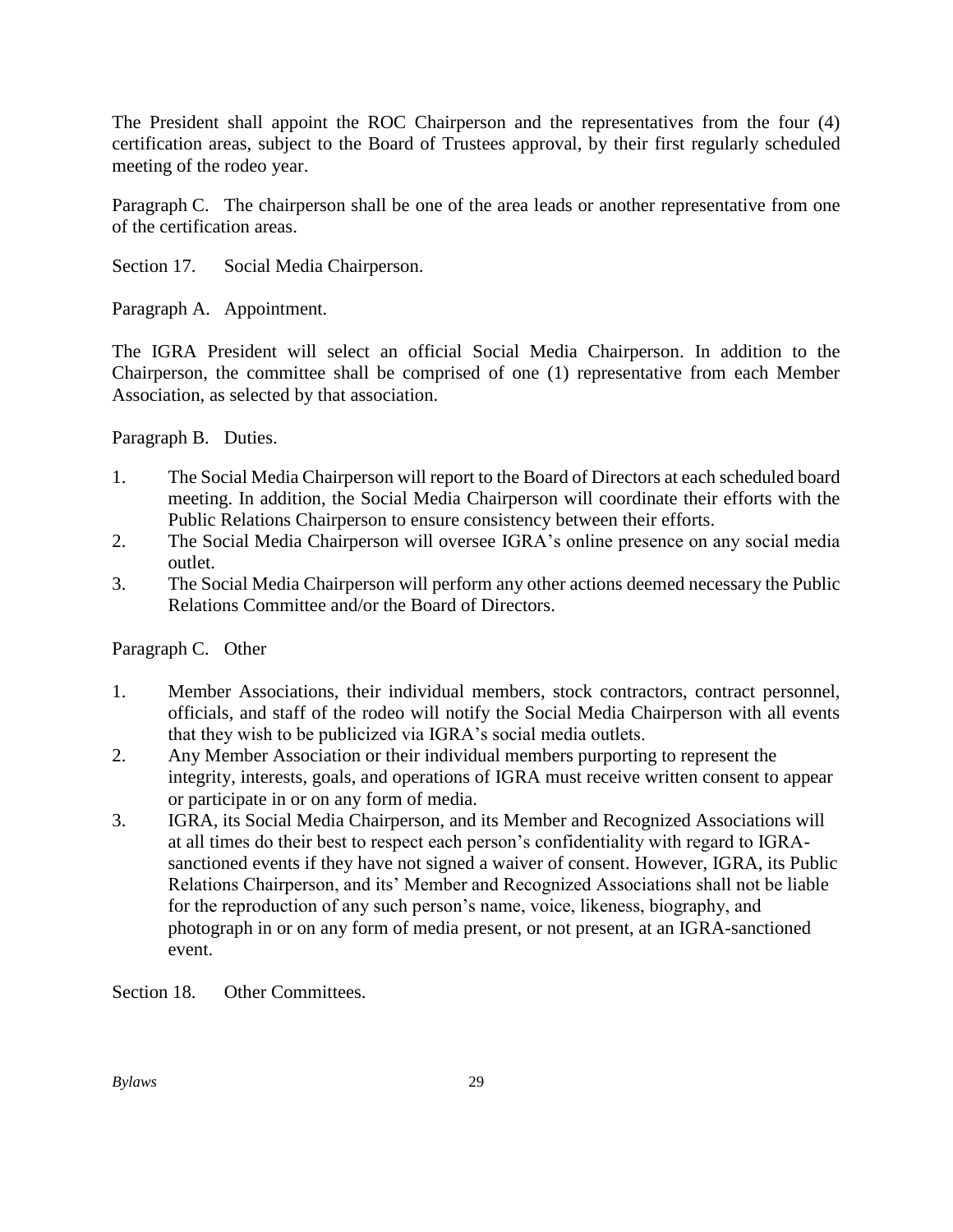Annual Convention, the Trustees, and/or the Board of Directors may request of the President from time to time to provide for the appointment, membership, and duties of such other committees as may be necessary or desirable.

Section 19. General.

All committees shall have additional duties as may be delegated by the President or at the request of the Board of Directors.

#### ARTICLE XIII – BUDGET

Section 1. General.

Paragraph A. The operating budget will be for the IGRA rodeo year (January 1 through December 31).

Paragraph B. The operating budget may be amended at any Board of Directors meeting by a vote of the Board of Directors.

Paragraph C. An operating budget for IGRA may not be submitted for approval, nor amended, nor approved, if it will result in a deficit.

Paragraph D. All disbursements must be in accordance with the operating budget.

Section 2. Amendment.

Paragraph A. The operating budget may be amended at Annual Convention. Any committee changes to budgeted line items must be submitted to the Budget Committee Chair following committee meetings and prior to the start of convention's general assembly.

Paragraph B. The Board of Directors at any regular, special, or annual meeting without special notice may amend the operating budget.

Paragraph C. In extreme situations, the Executive Board may adjust the budget by majority vote in a telephone poll. The adjustment may only be one in which any expense limit is raised only if other expense limits are lowered by the same amount.

Section 3. Process.

Paragraph A. Requests for disbursements must be made on the currently approved check request form or approved invoice, which must be complete and signed as required. No disbursement of funds will be made without a fully completed check request form or approved invoice that is accompanied by any appropriate supporting documents and that is within the approved budget.

Paragraph B. All requests for disbursement of funds shall be processed, and if approved, funds shall be disbursed within thirty (30) days of receipt.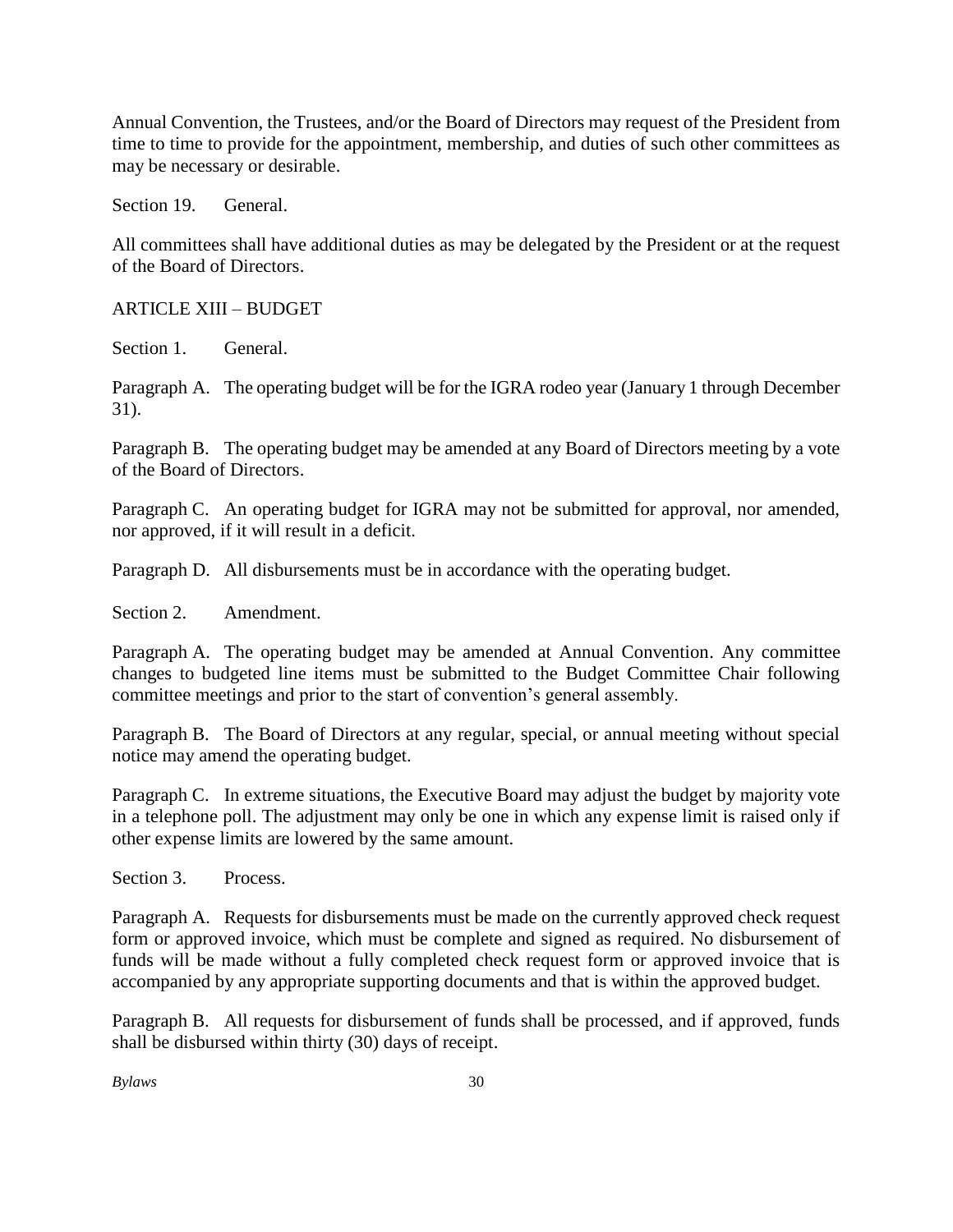#### Section 4. Approved Expenditures.

Paragraph A. The annual operating budget shall allow for reimbursement of officers and official's expenses within budgeted limits as identified in Standing Rule II regarding officers and officials expenses approved for reimbursement within budgeted limits.

Paragraph B. IGRA may require rodeo and convention hosting associations to be responsible for certain official's expenses as identified in Standing Rule III regarding hosting associations be responsible for officers and officials expenses for events.

Paragraph C. IGRA will not reimburse any officer or official for any expense that is eligible for reimbursement from another source.

Paragraph D. IGRA will make reimbursement for approved travel and/or hotel expenses only if IGRA business is the sole purpose for which the expense is incurred.

## ARTICLE XIV – PARLIAMENTARY AUTHORITY

Robert's Rules of Order, Newly Revised, shall be the sole parliamentary authority.

#### ARTICLE XV – AMENDMENTS AND EFFECTIVE DATE

The Bylaws, Standing Rules, and Rodeo Rules may be amended or repealed, or new Bylaws, Standing Rules, and Rodeo Rules may be made and adopted at Annual Convention and become effective at the beginning of the next rodeo year unless a special exception is deemed necessary by a two–thirds (2/3) vote of the voting delegates to make the action effective at a different time. The respective committee chairperson may make editorial amendments or changes that do not change the context or intent.

#### ARTICLE XVI – RECORDS

Paragraph A. All books and records of IGRA shall be kept at the Executive Office and will be made available for inspection by any member or their agent for any purpose at any reasonable time.

Paragraph B. All books and records of IGRA shall be maintained in compliance with Standing Rule XXIX regarding record retention.

#### ARTICLE XVII – MONETARY EXCHANGE

For the purpose of continuity, all monetary amounts recited in these Bylaws and appended Rules are in U.S. currency, and the amount payable to IGRA for any purpose is to be calculated in and paid in U.S. currency. For events hosted outside the United States, the fees required for events shall be paid in amounts equivalent to U.S. currency amounts cited in these Bylaws and Standing